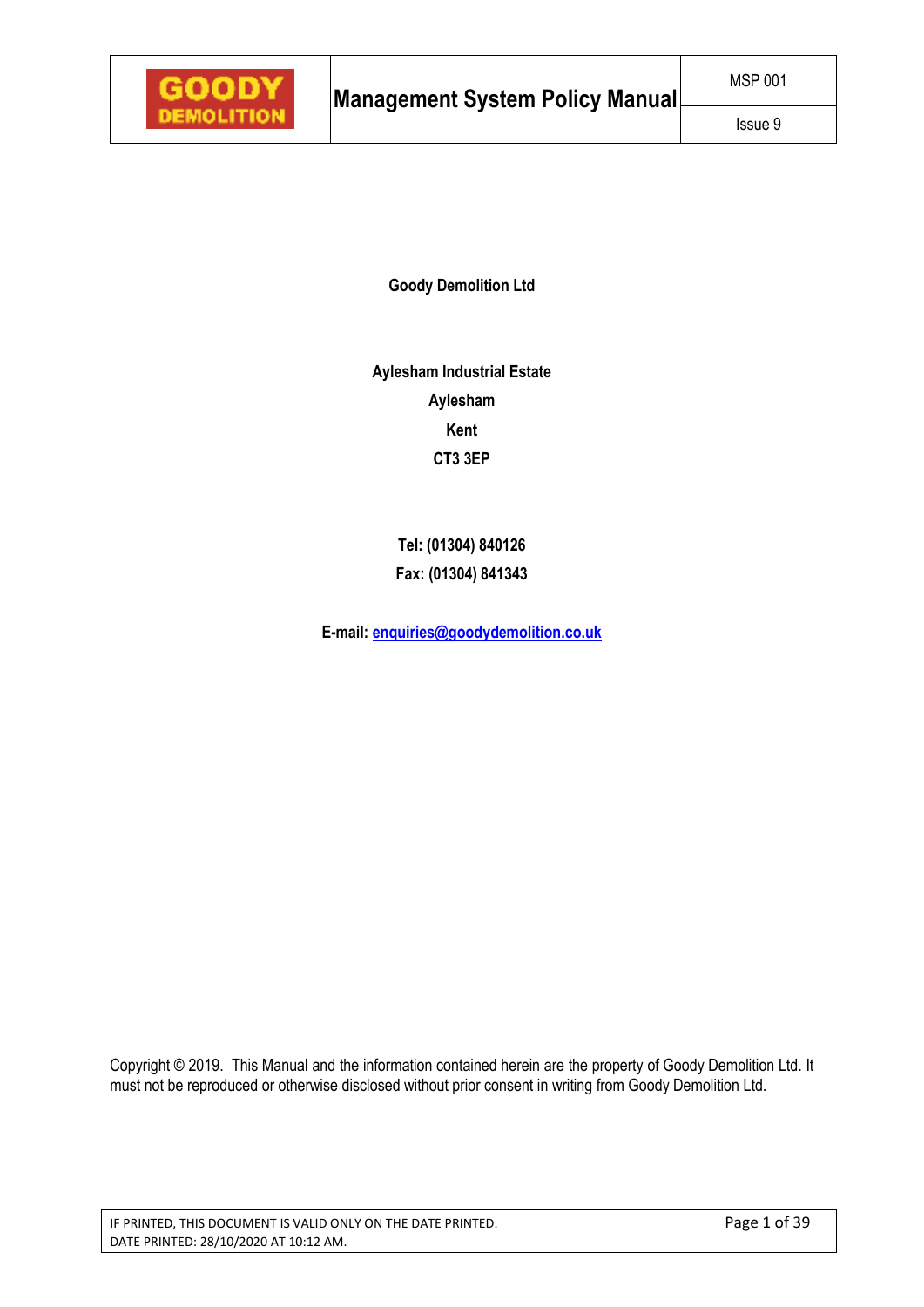

# **MANUAL DISTRIBUTION**

A full distribution list can be found in the Management System Planning Workbook

# **MANUAL IDENTIFICATION**

**Copy Number:….......................................** 

**Issued to…...............................................** 

**Title:….....................................................** 

**Signed:…............................................................** 

**Operations Manager**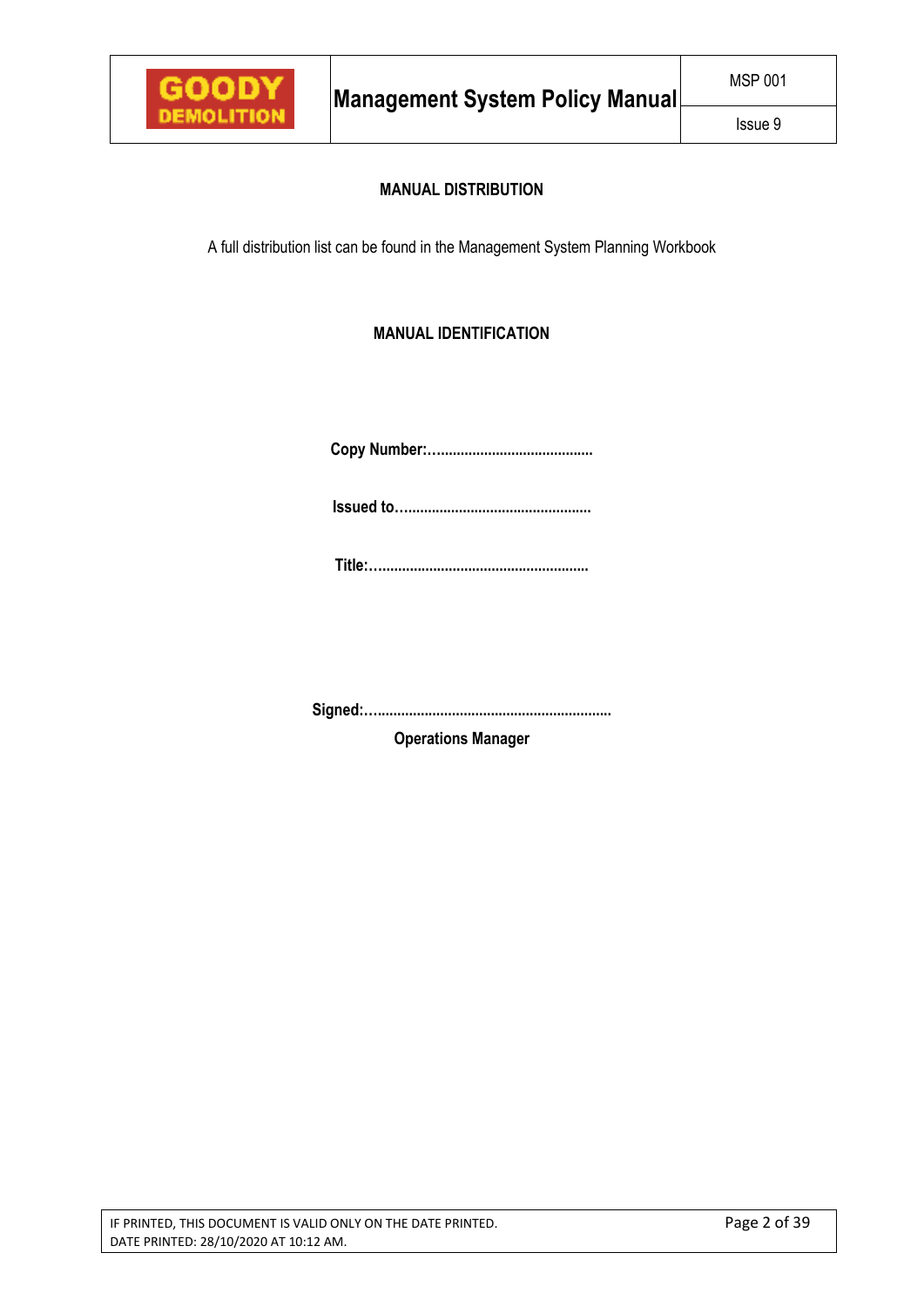

# Management System Policy Manual

# **Contents**

| 1.0        |       |  |
|------------|-------|--|
| 2.0        |       |  |
| 3.0        |       |  |
| 4.0        |       |  |
| 4.1<br>4.2 |       |  |
| 4.3        |       |  |
| 4.4        |       |  |
|            | 4.4.1 |  |
|            | 4.4.2 |  |
|            |       |  |
|            | 5.1   |  |
|            | 5.1.1 |  |
|            | 5.1.2 |  |
| 5.2        |       |  |
| 5.3        |       |  |
| 5.4        |       |  |
|            |       |  |
| 6.1        |       |  |
|            | 6.1.1 |  |
|            | 6.1.2 |  |
|            | 6.1.3 |  |
|            | 6.1.4 |  |
| 6.2        |       |  |
|            | 6.2.1 |  |
|            | 6.2.2 |  |
| 6.3        |       |  |
|            |       |  |
| 7.1        |       |  |
|            | 7.1.1 |  |
|            | 7.1.2 |  |
|            | 7.1.3 |  |
|            | 7.1.4 |  |
|            | 7.1.5 |  |
|            | 7.1.6 |  |
| 7.2        |       |  |
| 7.3        |       |  |
| 7.4<br>7.5 |       |  |
|            |       |  |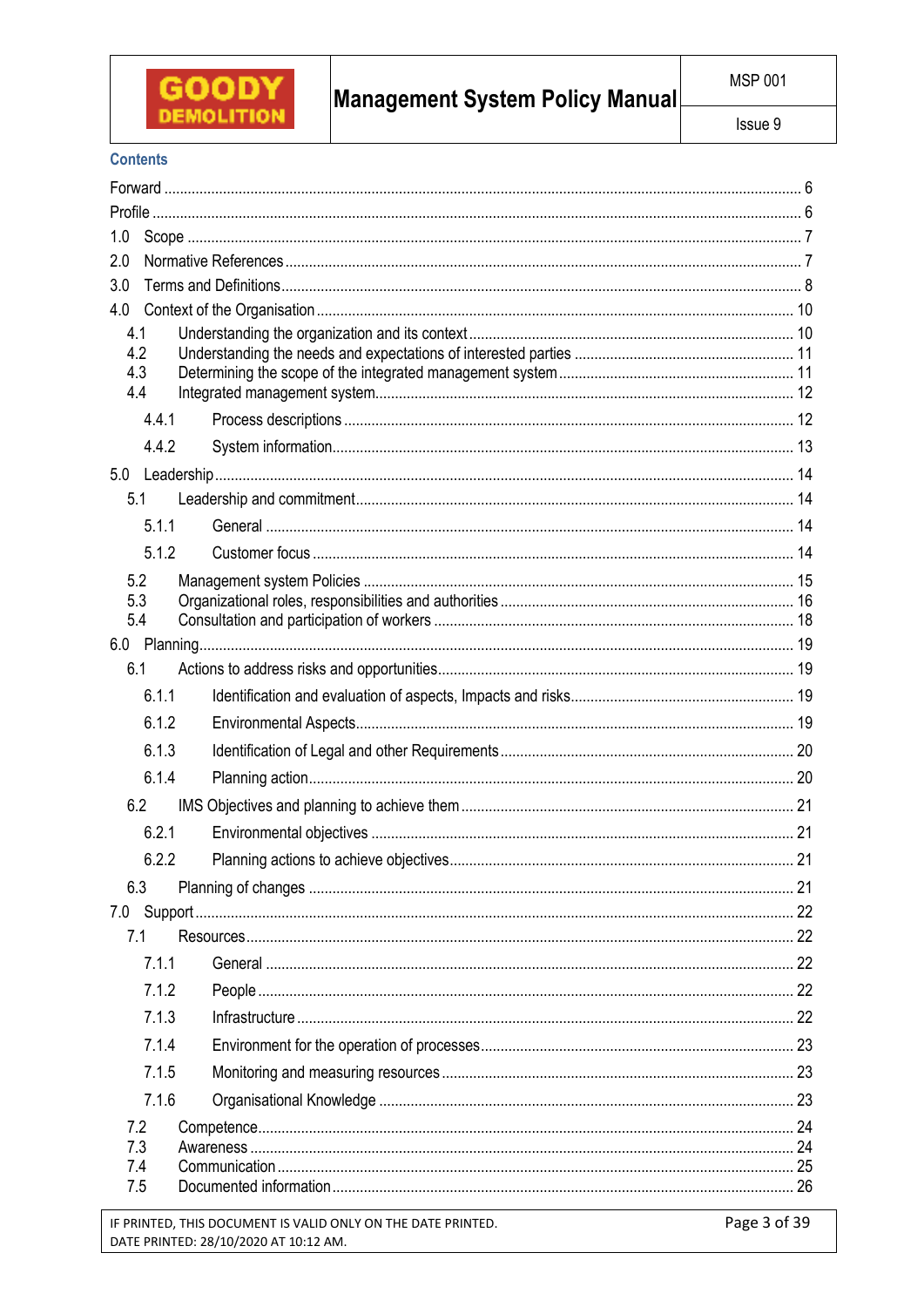| GOOD                                                                                                  | <b>Management System Policy Manual</b>                                             | <b>MSP 001</b> |  |
|-------------------------------------------------------------------------------------------------------|------------------------------------------------------------------------------------|----------------|--|
| <b>DEMOLITION</b>                                                                                     |                                                                                    | Issue 9        |  |
| 7.5.1                                                                                                 |                                                                                    |                |  |
| 7.5.2                                                                                                 |                                                                                    |                |  |
| 7.5.3                                                                                                 |                                                                                    |                |  |
| 8.0                                                                                                   |                                                                                    |                |  |
| 8.1                                                                                                   |                                                                                    |                |  |
| 8.1.1                                                                                                 |                                                                                    |                |  |
| 8.1.2                                                                                                 |                                                                                    |                |  |
| 8.1.3                                                                                                 |                                                                                    |                |  |
| 8.2                                                                                                   | Requirements for products and services and Emergency preparedness and response  31 |                |  |
| 8.2.1                                                                                                 |                                                                                    |                |  |
| 8.2.2                                                                                                 |                                                                                    |                |  |
| 8.2.3                                                                                                 |                                                                                    |                |  |
| 8.3                                                                                                   |                                                                                    |                |  |
| 8.4<br>8.5                                                                                            |                                                                                    |                |  |
| 8.5.1                                                                                                 |                                                                                    |                |  |
| 8.5.2                                                                                                 |                                                                                    |                |  |
| 8.5.3                                                                                                 |                                                                                    |                |  |
| 8.5.4                                                                                                 |                                                                                    |                |  |
| 8.5.5                                                                                                 |                                                                                    |                |  |
| 8.5.6                                                                                                 |                                                                                    |                |  |
| 8.6                                                                                                   |                                                                                    |                |  |
| 8.7                                                                                                   |                                                                                    |                |  |
| 8.7.1                                                                                                 |                                                                                    |                |  |
| 8.7.2                                                                                                 |                                                                                    |                |  |
| 8.7.3                                                                                                 |                                                                                    |                |  |
|                                                                                                       |                                                                                    |                |  |
| 9.1                                                                                                   |                                                                                    |                |  |
| 9.1.1                                                                                                 |                                                                                    |                |  |
| 9.1.2                                                                                                 |                                                                                    |                |  |
| 9.1.3                                                                                                 |                                                                                    |                |  |
| 9.1.4                                                                                                 |                                                                                    |                |  |
| 9.2                                                                                                   |                                                                                    |                |  |
| 9.3                                                                                                   |                                                                                    |                |  |
| 9.3.1                                                                                                 |                                                                                    |                |  |
| 9.3.2                                                                                                 |                                                                                    |                |  |
| 9.3.3                                                                                                 |                                                                                    |                |  |
| 10.1                                                                                                  |                                                                                    |                |  |
| 10.2                                                                                                  |                                                                                    |                |  |
| 10.3                                                                                                  |                                                                                    |                |  |
| IF PRINTED, THIS DOCUMENT IS VALID ONLY ON THE DATE PRINTED.<br>DATE PRINTED: 28/10/2020 AT 10:12 AM. |                                                                                    | Page 4 of 39   |  |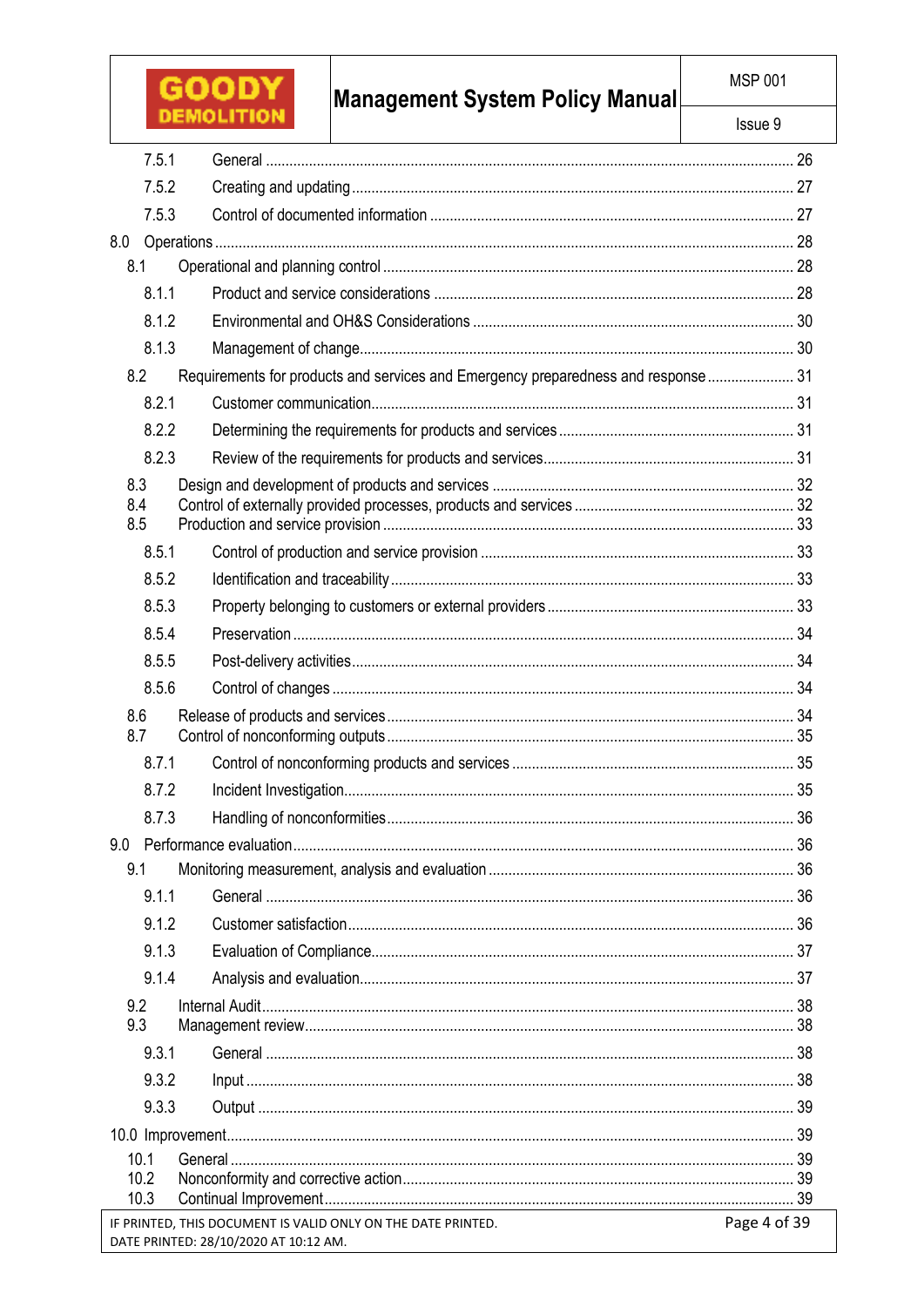# **Revision and Amendment Register**

| <b>Change History</b>                          |                |           |                                                                                                                                                               |  |  |
|------------------------------------------------|----------------|-----------|---------------------------------------------------------------------------------------------------------------------------------------------------------------|--|--|
| <b>Date</b><br><b>Approved</b><br><b>Issue</b> |                |           | <b>Reason for Amendment</b>                                                                                                                                   |  |  |
| 23/05/2014                                     | 1              | <b>SN</b> | First issue                                                                                                                                                   |  |  |
| 06/02/2015                                     | $\overline{2}$ | <b>SN</b> | Amended to add references to MSP 006 Workshop Control procedure                                                                                               |  |  |
| 27/02/2015                                     | 3              | <b>SN</b> | Amended email address                                                                                                                                         |  |  |
| 28/05/2015                                     | 4              | <b>SN</b> | Updated procedure to reflect required amendments                                                                                                              |  |  |
| 16/12/2016                                     | 5              | <b>SN</b> | Quality manual updated to reflect the requirements of ISO 9001:2015                                                                                           |  |  |
| 11/03/2019                                     | 6              | <b>SN</b> | Manual updated to reflect the requirements of ISO 45001:2018                                                                                                  |  |  |
| 27/09/2019                                     | 7              | <b>SN</b> | General cleansing of document/typo errors                                                                                                                     |  |  |
| 24/06/2020                                     | 8              | <b>SN</b> | Organisational Chart changed                                                                                                                                  |  |  |
| 28-07-2020                                     | 9              | <b>CH</b> | Amendment to 1.0 Scope based on highlighted difference between<br>registered scope and our Policy Manual (MSP 001) during the Surveillance<br>Audit from NQA. |  |  |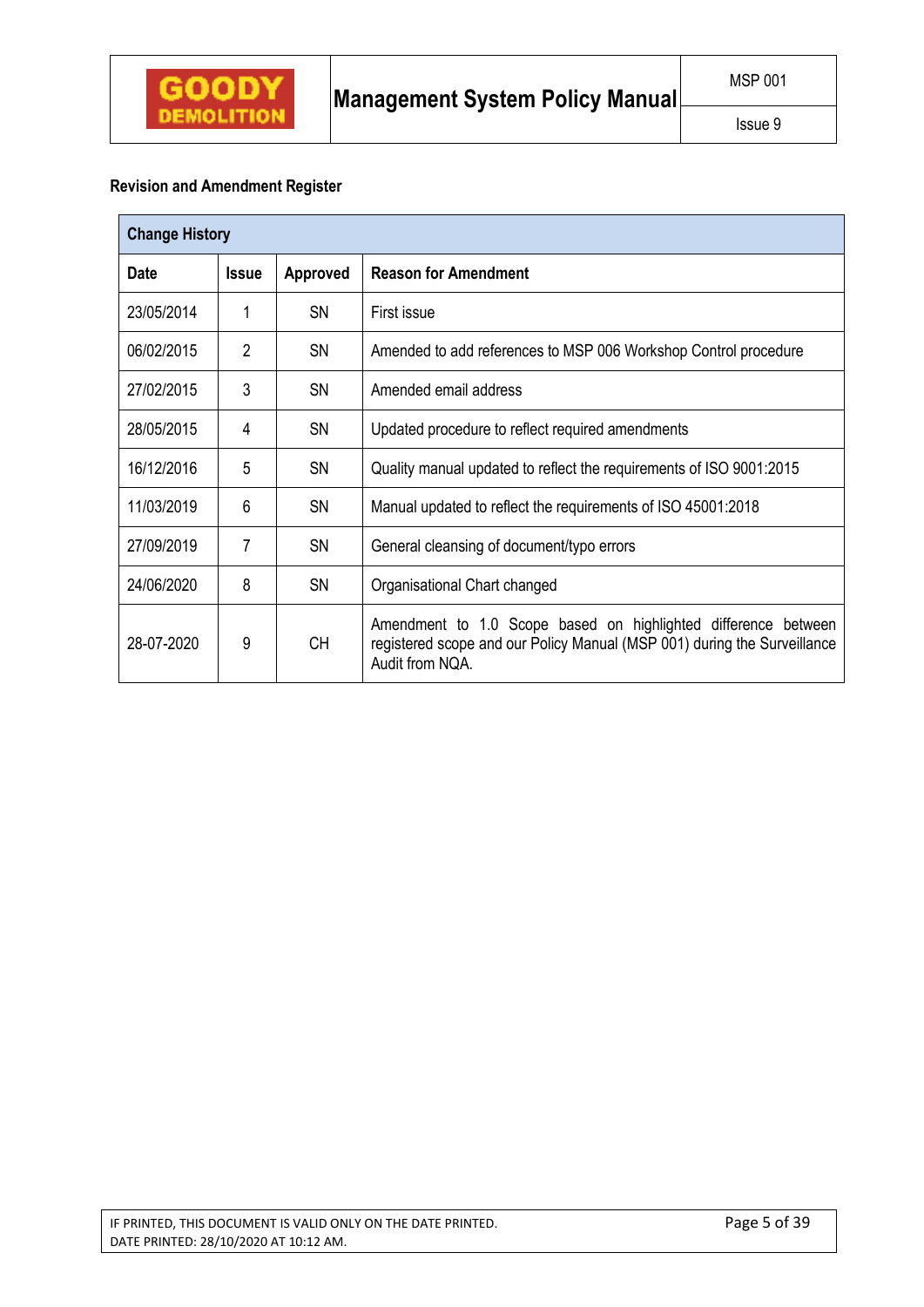

# **Forward**

This Management System Manual is the means by which Goody Demolition Ltd satisfies the requirements of its customers, and manages its environmental and Health and Safety impact, particularly with regard to its management responsibilities.

The Company ensures that its Quality, Environmental and Health and Safety Policies and management objectives are fully and completely understood by its employees, and that its procedures are implemented and maintained at all times. This Management System Manual reflects the requirements of **BS EN ISO 9001:2015, BS EN ISO 14001:2015 and BS ISO 45001:2018**. All of the components of the Management System shall be periodically and systematically reviewed by both internal and external Management System Audit procedures.

The Operations Manager, appointed by the Managing Director, is responsible for the control of all matters relating to the Implementation of these procedures.

The assurance of quality, environmental and health and safety responsibility is fundamental to all the work undertaken by Goody Demolition Ltd. All personnel at every level in the Company's structure shall practise the procedures established.

# **Profile**

The company was founded in 1953 by Eddie Goody and from small beginnings, with limited resources, the company began trading and was eventually run by Eddie and his family for around 40 years. In the decades following incorporation, the demolition business grew steadily and in the early 1990's the business was sold to the Ovenden family by Eddie's widow.

Under the guidance of the late Robin Ovenden, the business continued to expand and in 2001, he appointed contracts director Gary Venner, who has worked for and with the Ovenden family for over 25 years. Following his appointment, the business has grown significantly and today, the company employs over fifty skilled personnel including Robin's youngest son. In addition to Gary, the other company directors are members of the Ovenden family and hence, the 'family company' roots and values remain a driving force for today's management team.

With decades of experience in demolition, we are prepared for any challenge, having undertaken works from small domestic properties to large scale commercial and industrial buildings. Our aim is to provide our clients with the complete demolition package, managed by experienced leaders, using highly trained operatives and the latest plant and machinery throughout London and southern England. Where necessary, we are able to offer a 24-hour service with access to a member of our qualified management team to direct operations.

As members of the National Federation of Demolition Contractors (NFDC), we are focused on achieving a cost effective and efficient service, whilst maintaining our commitment to impeccable health and safety standards. All our projects are approached on an individual basis regardless of size.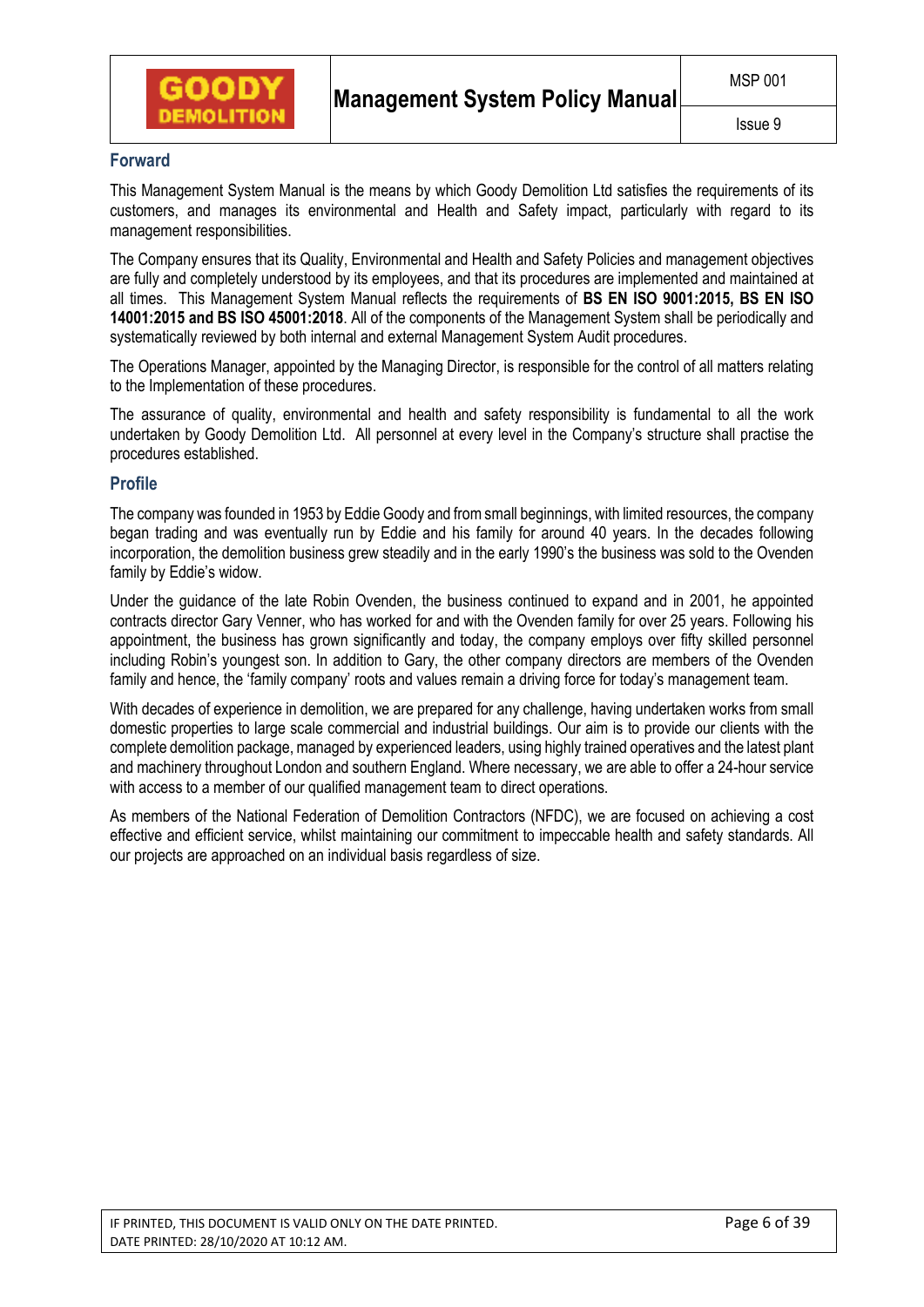

# **1.0 Scope**

Goody Demolition Ltd provides professional demolition services undertaking works from small domestic properties to large scale commercial and industrial buildings. Demolition services for customers include Mobile Crusher and Screening recycling activities.

The management system will include all the processes associated with the activities of Goody Demolition Ltd at its Aylesham premises and customer sites.

This Management System Policy Manual and the procedures it describes apply to all activities, products and services provided by Goody Demolition Ltd and demonstrates our:

- 1. Ability to consistently provide products and/or services that meet customer and applicable regulatory requirements, and
- 2. Aims to enhance customer satisfaction through the effective application of the Management System, including processes for continual Improvement of the System and the assurance of conformity to customer and applicable regulatory requirements.
- 3. Ability to meet the requirements of BS EN ISO 9001:2015, BS EN ISO 14001:2015 and BS ISO 45001:2018.
- 4. Whenever any requirement(s) of these International Standards are not applicable they are excluded. The rationale for all such exclusions is clearly set out in this Policy Manual.

Such exclusions do not affect the Company's ability, or responsibility, to provide products and services that meet customer and applicable regulatory requirements or its ability to control its environmental and health and safety Impacts.

As part of the Management Review process, the Company reviews the Management System and, when required, makes changes in order to ensure that it continues to meet management and legal requirements and market conditions.

# **2.0 Normative References**

The following referenced documents are indispensable for the application of this document. For dated references, only the edition cited applies. For undated references, the latest edition of the referenced document (including any amendments) applies.

**ISO 9000:2015, Quality Management Systems – Fundamentals and Vocabulary.** 

**ISO 14001:2015, Environmental Management Systems – No normative references are cited.** 

**BS 45002-1 Occupational health and safety management systems. General guidelines for the application of ISO 45001. Guidance on managing occupational health** 

**International Labour Organization:2001, Guidelines on Occupational Health and Safety Management Systems (OSH-MS).**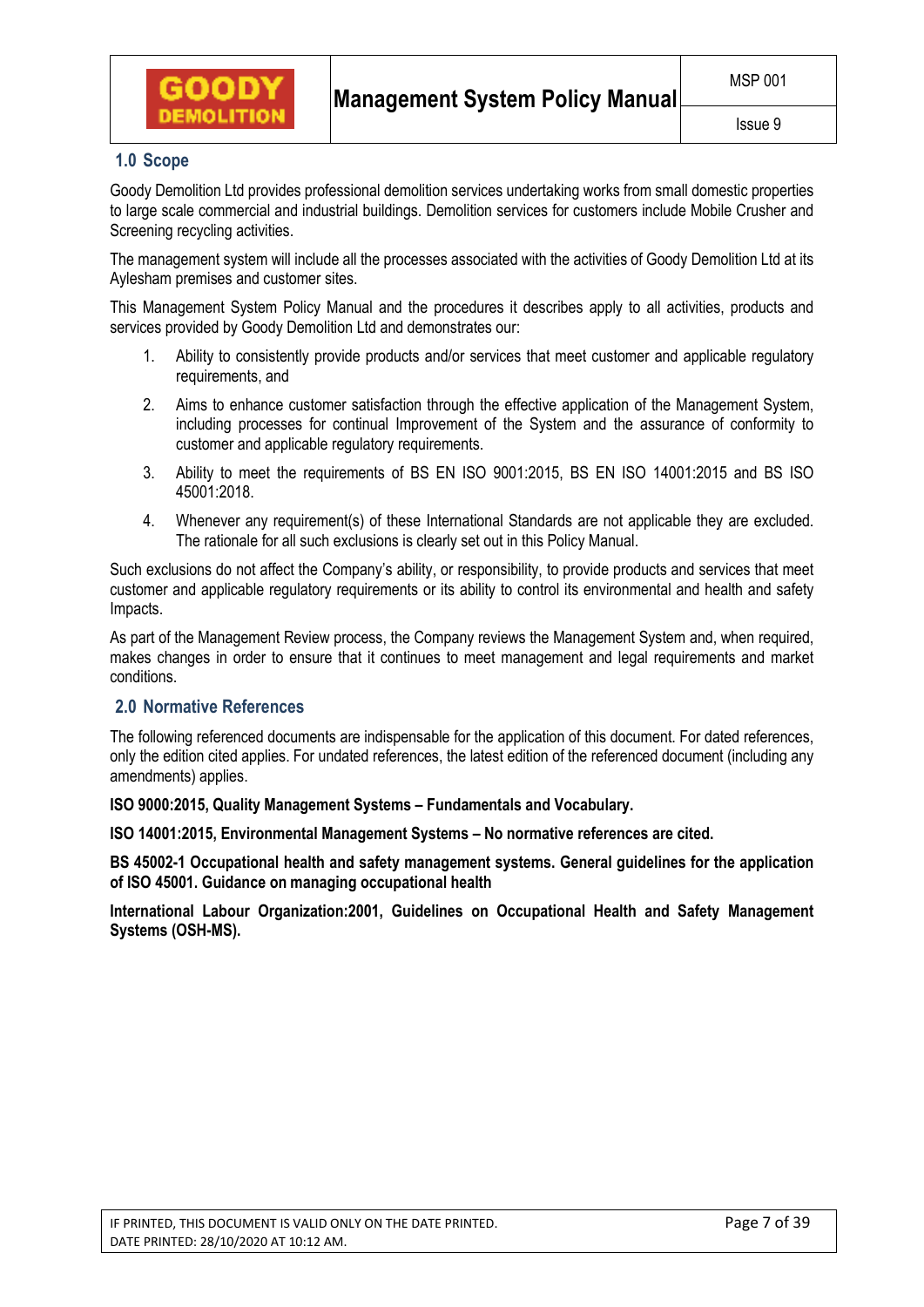

# **3.0 Terms and Definitions**

**Acceptable Risk** – risk that has been reduced to a level that can be tolerated by the company having regard to its legal obligations and its own management policies.

**Audit** – "systematic, independent and documented process for obtaining audit evidence and evaluating it objectively to determine the extent to which the management system audit criteria set by the company are fulfilled".

**Auditor** – "person with the competence to conduct an audit".

**Company** – "company, corporation, firm, enterprise, authority or institution, or part or combination thereof, whether incorporated or not, public or private, that has its own functions and administration".

**Continual Improvement** – "recurring process of enhancing the management system in order to achieve Improvements in the overall quality and environmental performance consistent with the company's policies".

**Corrective action** – "action to eliminate the cause of a detected nonconformity or other undesirable situation".

**Customer** is a "company or person that receives a product" and may include clients, purchasers, partners, stakeholders, or any other party having a quality related relationship with you and your Company.

**Documented information** – "information required to be controlled and maintained by the organization". Documented information can be in any format and media, and from any source.

**Environment** – "surroundings in which an organization operates, including air, water, land, natural resources, flora, fauna, humans, and their interrelation".

**Environmental Aspect** – "element of an organisation's activities or products or services that can interact with the environment".

**Environmental Impact** – "any change to the environment, whether adverse or beneficial, wholly or partially resulting from an organisation's environmental aspects".

**Hazard** – source, situation or act with a potential to harm in terms of human injury or ill health.

**Hazard identification** – process of recognising a hazard exists and defining its characteristics.

**Ill health** – identifiable, adverse physical or mental condition arising from and/or made worse by a work activity and/or work-related situation.

**IMS** – Integrated management system taking into account the requirements of ISO 9001:2015, ISO 14001:2015 and ISO 45001:2018.

**Incident** – work-related event(s) in which an injury or ill health (regardless of severity) or fatality occurred or could have occurred.

**Interested Party** – "person or group, inside or outside the workplace, concerned with or affected by the environmental performance of an organisation".

**Life cycle** – consecutive and interlinked stages of a product or service system, from raw material acquisition or generation from natural resources to final disposal

**Management System (MS)** – The Company's management system used to develop and implement its quality and health and safety policies and manage its associated activities.

**Nonconformity** – "non-fulfilment of a requirement".

**Objective** – "overall goal, consistent with the Company's policies, that a company sets itself to achieve".

**OH&S** – Occupational Health and Safety conditions and factors that affect, or could affect, the health and safety of employees or other workers (including temporary workers and contractor personnel), visitors, or any other person in the workplace.

**Outsource** – make an arrangement where an external organization performs part of an organizations function or process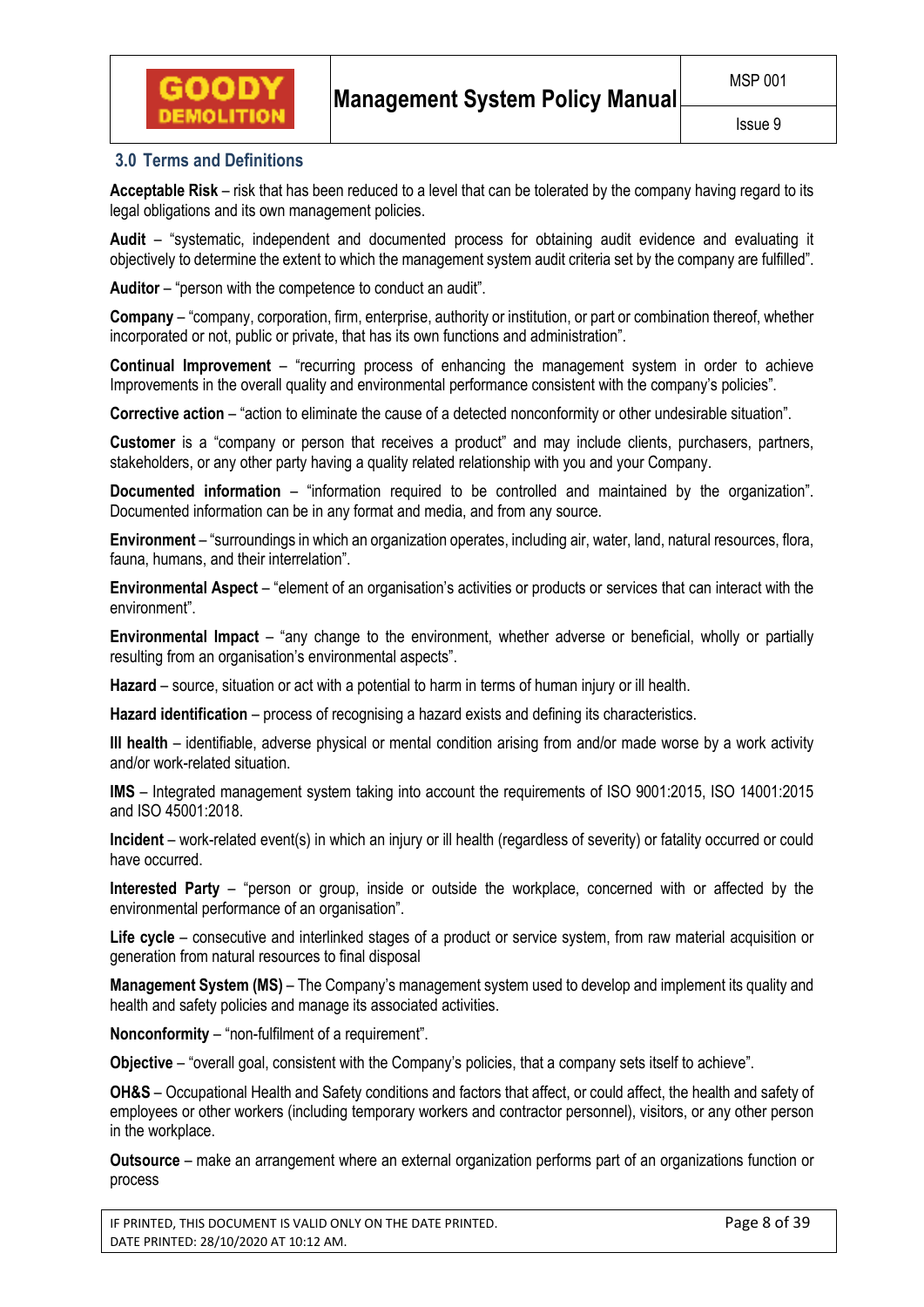

**Performance** – measurable results of a company's management of its quality and health and safety aspects and risks.

**Policy** – "overall intentions and direction of a company related to its quality and health and safety performance as formally expressed by top management".

**Procedure** – "specified way to carry out an activity or a process".

**Process** is "a set of interrelated or interacting activities that transforms inputs into outputs." In simple terms, what you do to get something".

**Product** is defined as the "result of a process" and may include any services or advice, provided to a customer as well as physical goods".

**Record** – "documented information providing evidence of results achieved or providing evidence of activities performed".

**Risks and opportunities** – potential adverse effects (threats) and potential beneficial effects (opportunities). Combination of the likelihood of an occurrence of a hazardous event or exposure(s) and the severity of injury or ill health impact that can be caused by the event or exposure.

**Risk Assessment** – process of evaluating the risk(s) arising from the hazard(s), taking into account the adequacy of any existing controls, and deciding whether or not the risk(s) is acceptable.

**Supplier** is a "company or person that provides a product". A supplier can be internal or external to the Company. In a contractual situation a supplier may be referred to as a contractor.

Supplier  $\longrightarrow$  Company  $\longrightarrow$  Customer

**Target** – "detailed performance requirement, applicable to the company or parts thereof, that arises from the objectives and that needs to be set and met in order to achieve those objectives".

**Workplace** – any physical location in which work related activities are performed under the control of the company.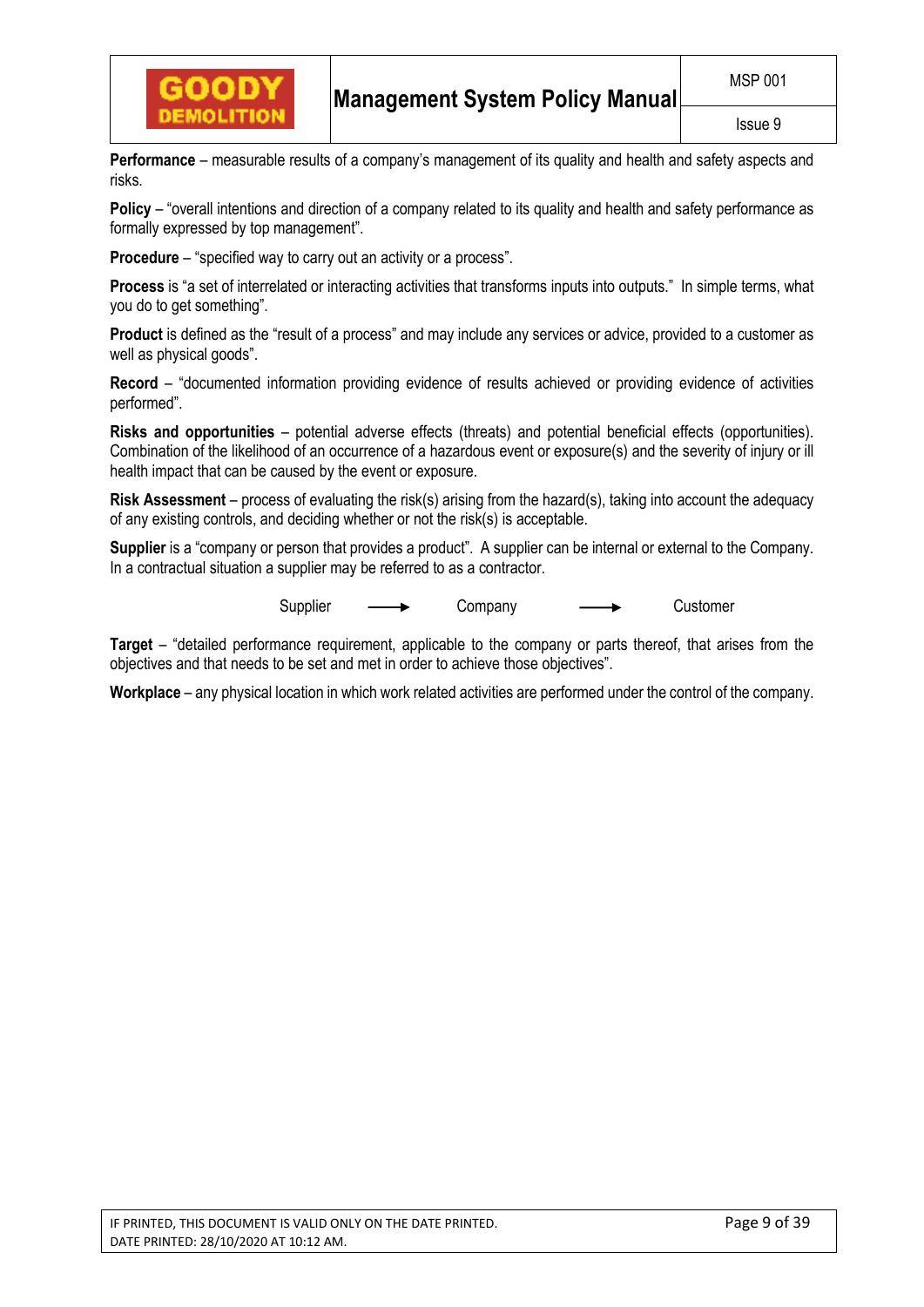# **4.0 Context of the Organisation**

# 4.1 Understanding the organization and its context

Goody Demolition is aware of all the external and internal issues that influence its strategic direction and its ability to deliver its quality, environmental and Health & Safety policy and objectives. The context includes the demolition industry but also the wider business world and the society in which we operate.

The management and staff take into account positive and negative information (risks and opportunities) relating to:

**Legislation** 

-

- **Technology**
- Current markets
- **Competition**
- Political, cultural, social and economic factors at local, national and international levels
- Values, culture, knowledge and performance of the company

The context has been determined by gathering information from the following sources: -

- **Accountants**
- Customers (including end-users/final customers)
- Suppliers and their agents
- **Subcontractors**
- Government departments and Local Authorities
- Consultants e.g. SGR Consulting Services (ISO support)
- National and local press, TV and radio
- **Employees**
- Trade associations i.e. National Federation of Demolition Contractors (NFDC)

Goody Demolition use SWOT analysis as a process approach to gain meaningful output associated with the risks and opportunities. Significant risks and opportunities will be prioritized and will influence the determination of objectives and targets.

SWOT analysis aims to identify the key internal and external factors seen as important to achieving an objective. SWOT analysis groups key pieces of information into two main categories:

- 1. internal factors the strengths and weaknesses internal to the organization
- 2. external factors the opportunities and threats presented by the environment external to the organization

Analysis may view the internal factors as strengths or as weaknesses depending upon their effect on the organization's objectives. What may represent strengths with respect to one objective may be weaknesses (distractions, competition) for another objective. The factors will include personnel, finance and technical capabilities.

The external factors may include macroeconomic matters, technological change, legislation, and sociocultural changes, as well as changes in the marketplace or in competitive position.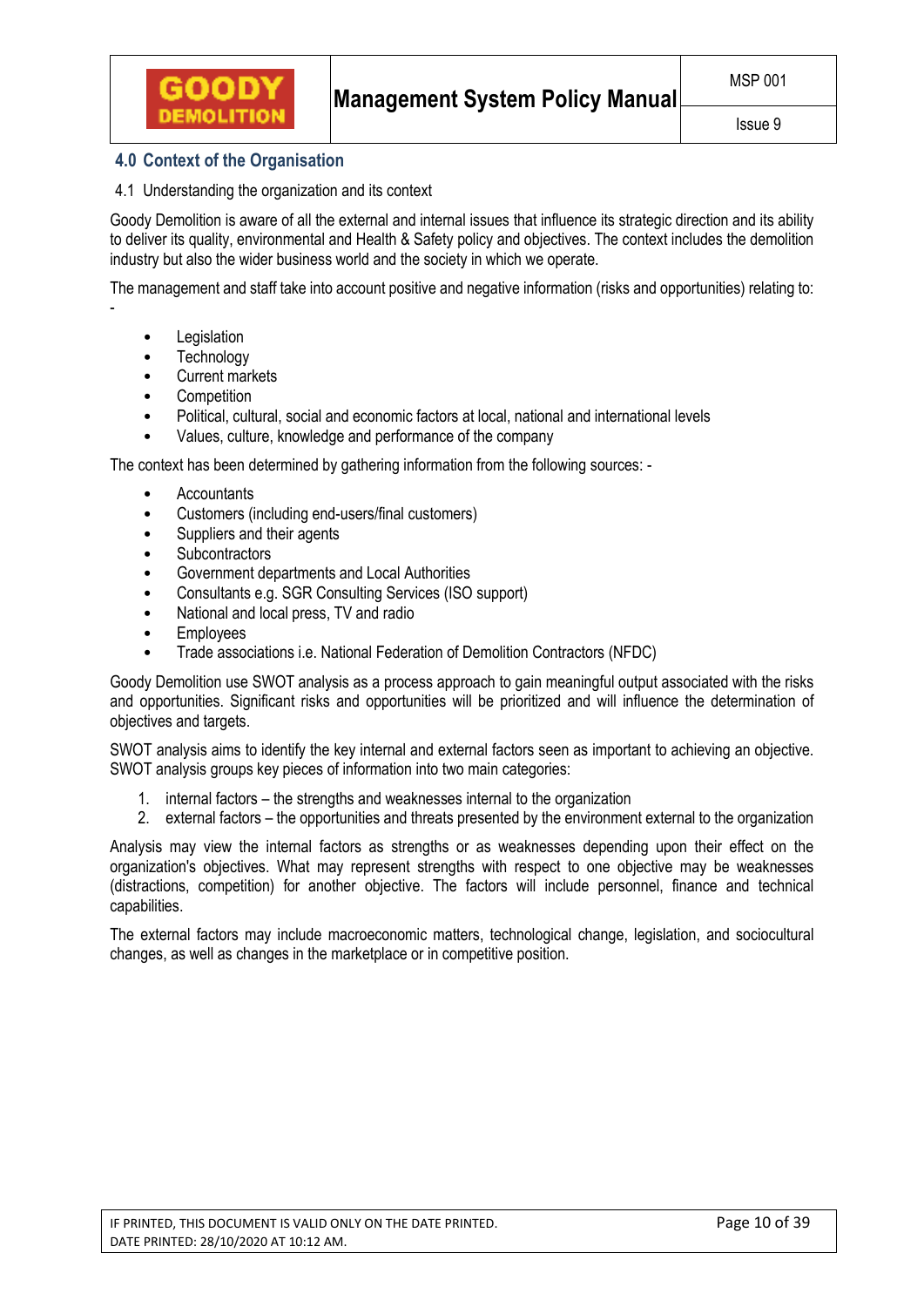# 4.2 Understanding the needs and expectations of interested parties

"Relevant interested parties" are groups or individuals who have the ability to impact (or potentially impact) Goody Demolitions ability to consistently supply products and services that meet customer and applicable statutory and regulatory requirements. Goody Demolition has identified these as being:

- Customers
- **Competitors**
- Suppliers and contractors
- Consultants and advisors
- Certification bodies
- Courier and delivery companies
- **Employees**
- Directors/Shareholders
- **Neighbours**
- Regulators (e.g. Planning authorities Fire Authorities, Health & Safety Executive and Environment Agency)
- **Insurance Providers**
- **Local Authorities**
- Our Accountants
- Trade associations i.e. National Federation of Demolition Contractors (NFDC)
- The general public
- Media (e.g. Newspapers, Trade Magazines, TV, Radio and social media)

The full list is kept under review (at each management review) and recorded and updated as necessary in the Planning workbook.

The requirements of the above interested parties are monitored and adjustments made to the Management System when there are changes. Significant requirements will influence the determination of objectives and targets. Customers' needs and expectations will include Quality performance, Environmental performance, Health and Safety Performance, price, & timely delivery of products and services. Employees will generally expect a good work environment, job security, health & safety, training, promotion, recognition and reward.

Top Management use a risk/opportunity matrix to determine and prioritise key objectives derived from the significant and relevant needs and expectations of interested parties.

We identify and monitor all statutory and regulatory requirements that pertain to our activities, products and services. Access to these regulations is maintained by the Operations Manager where required. Awareness of changes to these requirements is through periodic reviews of the websites, communication with local government officials and through on-going review activities. Other requirements, such as the industry standards and client contracts regulations and the Group health and safety regulations are controlled through incorporation into relevant procedures and policies related to purchasing, energy conservation and sub-contractor control.

## 4.3 Determining the scope of the integrated management system

After careful consideration of external & internal issues and the requirements of interested parties Management have determined the scope of the Integrated Management System. This is shown in section 1.0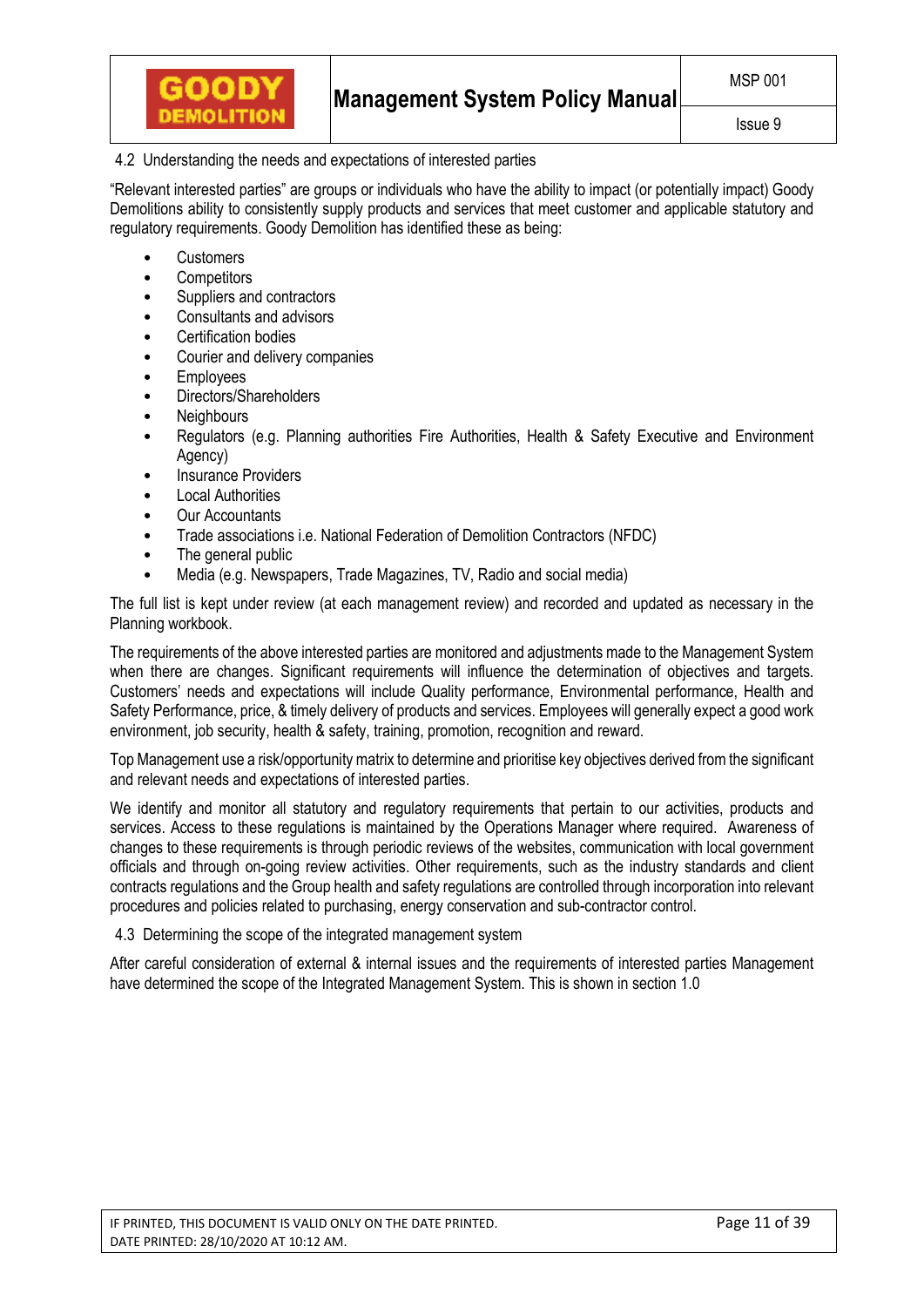

#### 4.4 Integrated management system

4.4.1 Process descriptions

Business Processes show how the organisation is structured to carry out its activities efficiently. The process charts below show the structure in terms of departments and functions and how these functions work together, ensuring effective communication and trouble-free operation.

- a) The inputs and output for the processes have been determined with details provided in the operational written procedures;
- b) The sequence and interaction of the processes are shown in the diagrams below:
- c) The criteria and methods for ensuring the effective operation and control of these processes have been determined and described in the operational procedures;
- d) Resources that are needed for the processes are determined and provided to ensure their availability and operation;
- e) Responsibilities and authorities have been assigned for these processes;
- f) Risks and opportunities associated with the processes are monitored and addressed;
- g) All processes are evaluated and changed to ensure that they achieve intended results;
- h) All processes and the Integrated Management System are reviewed and continually improved.

## **Interaction of processes for quality management.**



IF PRINTED, THIS DOCUMENT IS VALID ONLY ON THE DATE PRINTED. Page 12 of 39 DATE PRINTED: 28/10/2020 AT 10:12 AM.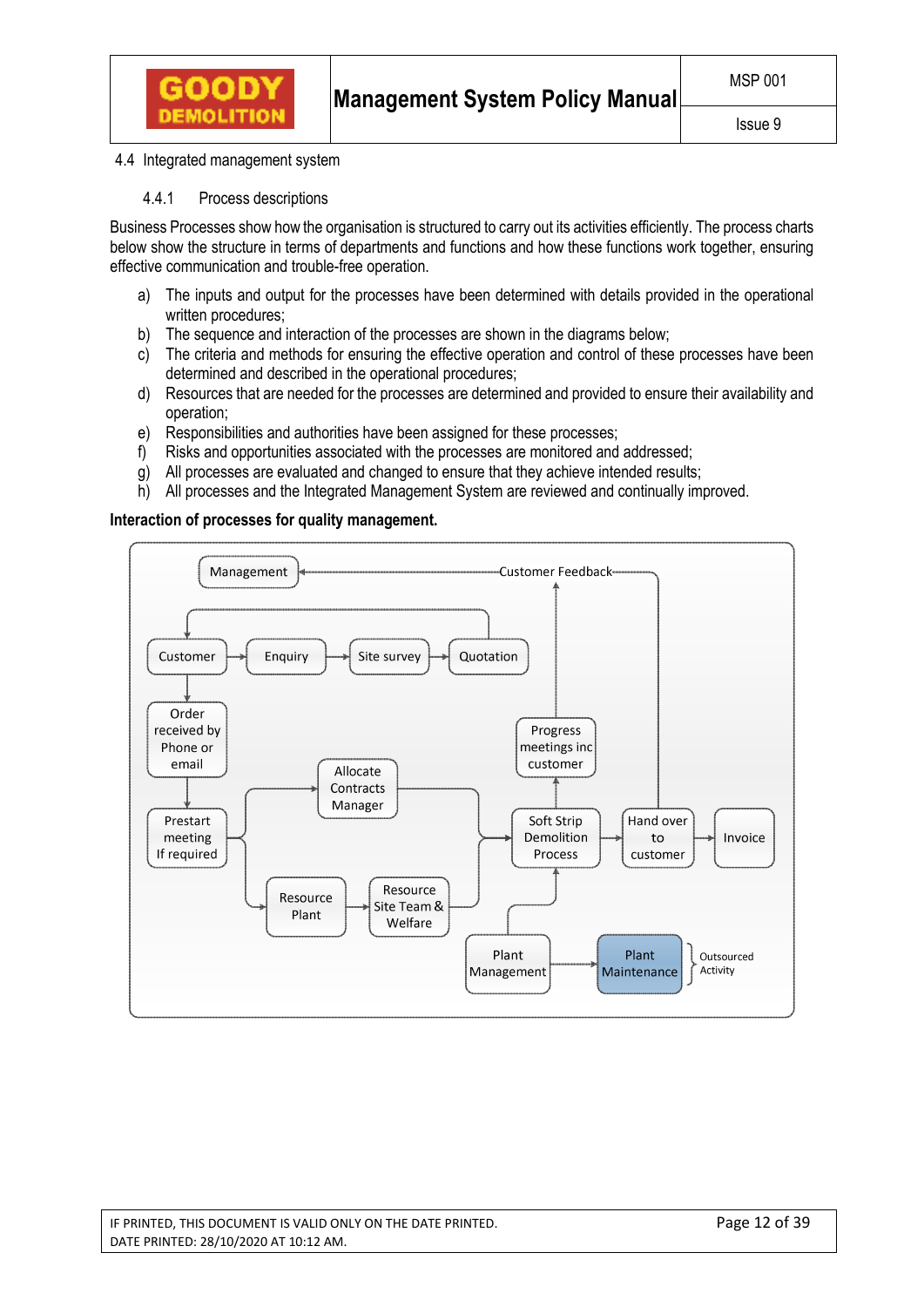

## **The Management System is based on the following process model:**



**Interaction of processes for OH&S management** 



OH&S issues are managed at each location and reported out to the Goody Demolition Ltd management team who also monitor the external environmental issues and take action internally where required. The white arrows show the lines of communication.

# 4.4.2 System information

Goody Demolition maintains documented procedures and records to support the operations of its processes and to provide confidence that they are being carried out as planned e.g. internal auditing.

## **Procedure References: MSP-series All procedures**

| IF PRINTED, THIS DOCUMENT IS VALID ONLY ON THE DATE PRINTED. | Page 13 of 39 |
|--------------------------------------------------------------|---------------|
| DATE PRINTED: 28/10/2020 AT 10:12 AM.                        |               |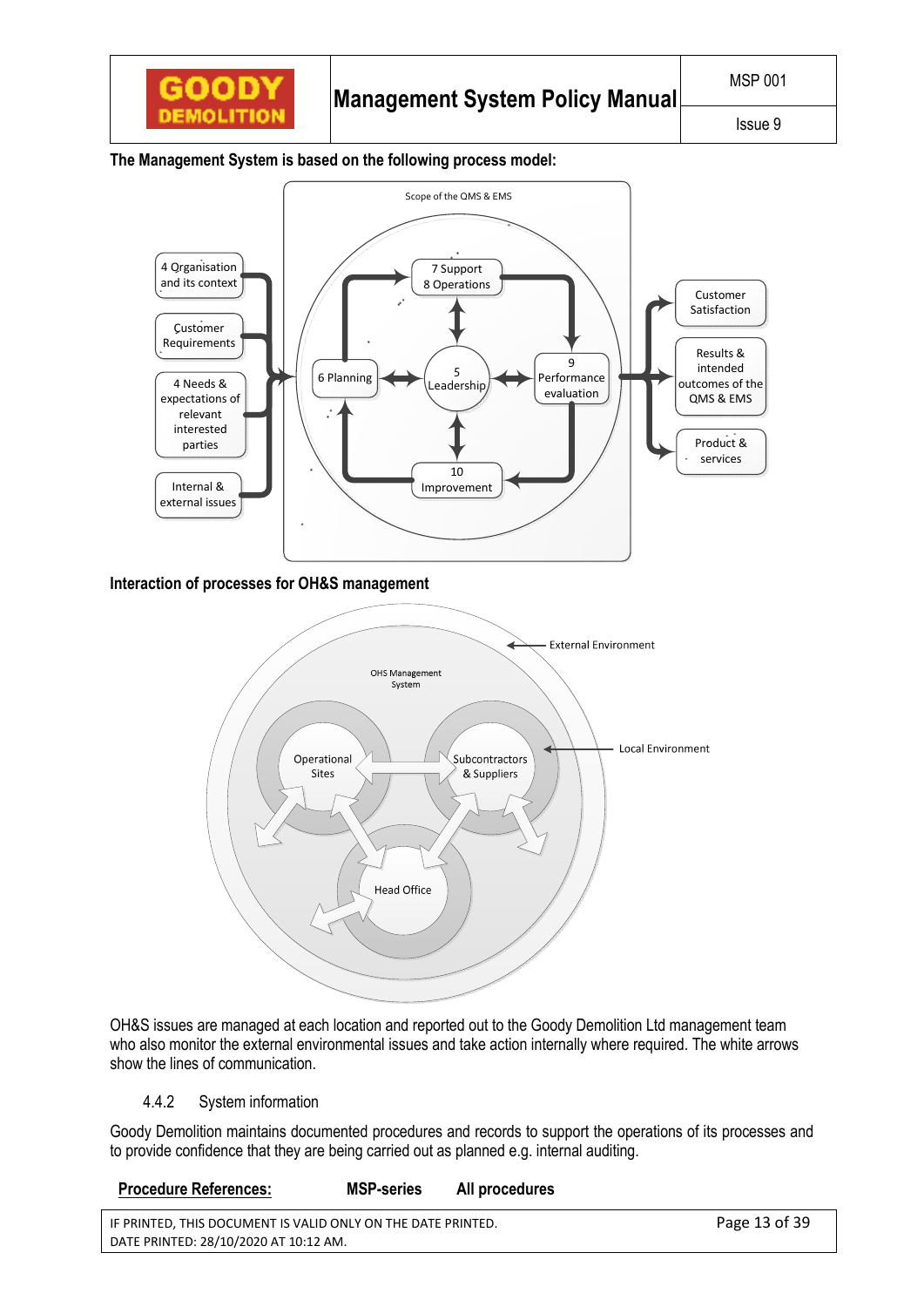

# **5.0 Leadership**

5.1 Leadership and commitment

5.1.1 General

Top management at Goody Demolition demonstrate their leadership and commitment to the IMS by

- a) taking accountability for the effectiveness of the IMS;
- b) ensuring that the policies and objectives are established for the IMS and are compatible with the context and strategic direction of the organization;
- c) ensuring the integration of the IMS requirements into Goody Demolitions business processes;
- d) promoting the use of the process approach and risk-based thinking;
- e) ensuring that the resources needed for the IMS are available;
- f) communicating the importance of effective quality management and of conforming to the IMS requirements;
- g) ensuring the IMS achieves its intended results;
- h) engaging, directing and supporting persons to contribute to the effectiveness of the IMS;
- i) promoting improvement;
- j) supporting other relevant management roles to demonstrate their leadership as it applies to their areas of responsibility.
- k) protecting workers from reprisals when reporting incidents, hazards, risks and opportunities;
- l) ensuring the organization establishes and implements a process(es) for consultation and participation of workers;
- m) supporting the establishment and functioning of health and safety committees.

# 5.1.2 Customer focus

Prior to entering into a contract, whether formal or informal, or the submission of a Tender, the Company will fully investigate that the entire product/service and contract requirements have been fully defined, documented and can be met to ensure that:

- a) customer and applicable statutory and regulatory requirements are determined, understood and consistently met;
- b) the risks and opportunities that can affect the conformity of products and services and the ability to enhance customer satisfaction are determined and addressed;
- c) the focus on enhancing customer satisfaction is maintained

**Procedure References: MSP 003 Sales Enquiries and Order Processing.**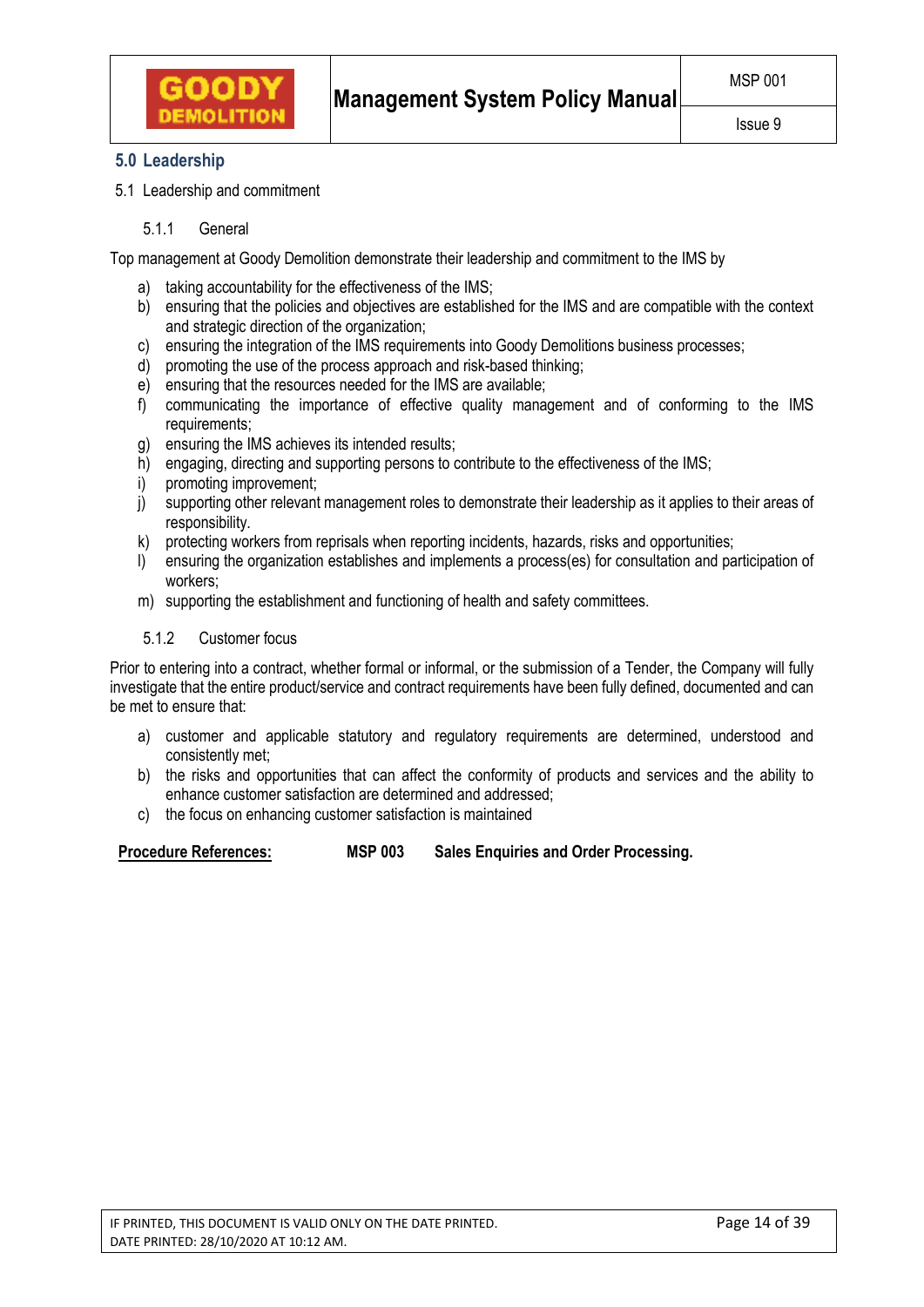## 5.2 Management system Policies

**GOODY** 

Top management provide evidence of its commitment to the development and Implementation of the management system and maintaining its effectiveness by:

- Communicating to the company the importance of meeting its quality, environmental, OH&S and legal commitments.
- Establishing the management system policies.
- Ensuring quality, environmental and OH&S objectives are established.
- Conducting Management Reviews.
- Ensuring the availability of resources.
- Ensuring that all processes work as an effective network.

The management ensures that its Policies:

- a) Are appropriate to the purpose, context and strategic direction of the company and that they consider the scale and environmental Impacts of its activities, products, services and the nature and scale of its OH&S risks.
- b) Include a commitment to comply with applicable requirements and continually improve the effectiveness of the management system and the prevention of pollution, injury and ill health.
- c) Include a commitment to comply with applicable legal requirements and other requirements to which the company subscribes which relate to its environmental aspects and OH&S hazards.
- d) Provides a framework for establishing and reviewing quality, environmental and OH&S objectives and targets.
- e) Are documented, implemented and maintained.
- f) Are communicated and understood within the Company and by those persons working on behalf of the company.
- g) Are reviewed for continuing suitability.
- h) Are made available to the public and other interested parties as required.

In order to provide evidence of the Company's commitment to its management Policies, they are regularly reviewed and any changes approved as part of the formal Management Review process. These reviews and all approved changes are recorded in the minutes of the Management Reviews.

Copies of the Management Policies are made available to all members of staff. Copies of the minutes of Management Reviews, or extracts thereof, are provided to individual members of staff in accordance with their role and responsibilities as a means of communicating the effectiveness of the Management System.

The following policy statements are made available

- MSF 209 Quality Policy Statement
- MSF 210 Environmental Policy Statement
- MSF 211 Health and Safety Policy Statement

|  | <b>Procedure References:</b> | <b>MSP 016</b> | <b>Management Reviews</b> |
|--|------------------------------|----------------|---------------------------|
|--|------------------------------|----------------|---------------------------|

 **MSP 012 Staff Training and Competence**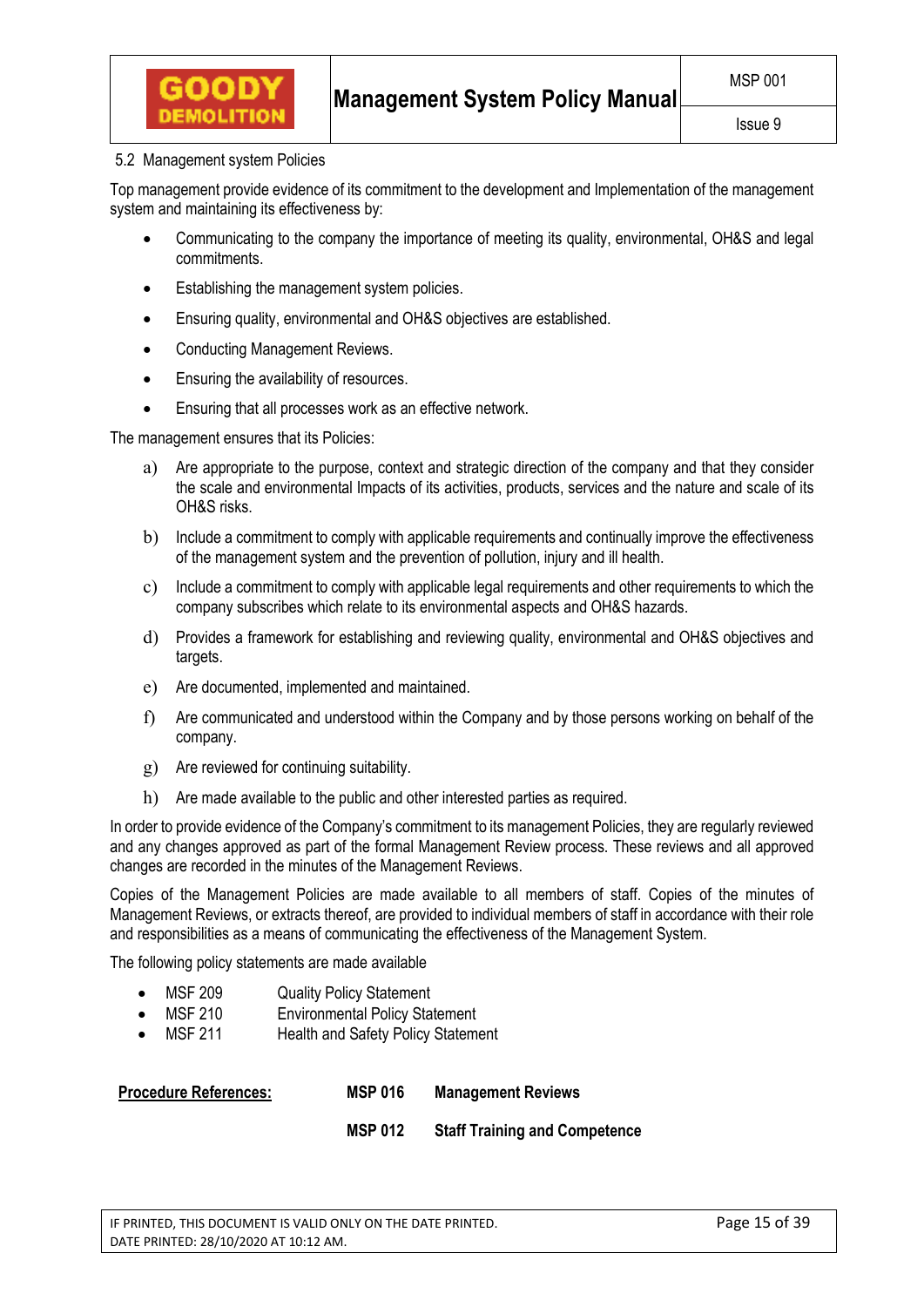

## 5.3 Organizational roles, responsibilities and authorities

Roles, responsibilities, accountabilities and authorities are defined, documented and communicated in order to facilitate effective management. Roles, responsibilities and authorities may be documented in job descriptions (major duties), competency matrices (job specific responsibilities) and within local procedures and instructions (task and functional responsibilities).

The Managing Director retains overall responsibility for the management of Health and Safety within Goody Demolition Ltd.

Goody Demolition Ltd.'s senior management has appointed the Operations Manager who has responsibility and authority for:

- a. Ensuring that the management system is established, implemented and maintained in accordance with the requirements of the International Standards.
- b. Reporting to senior management on the performance of the management system for review, including recommendations for Improvement.
- c. Promote awareness of the level of customer satisfaction and monitor and analyse the feedback from customers.
- d. Responsible for promoting the awareness of all regulatory and other requirements.
- e. Ensuring that the processes are delivering their intended outputs.
- f. Ensuring the integrity of the IMS is maintained when changes to the IMS are planned and implemented.

All Goody Demolition Ltd employees have responsibility for aspects of OH&S and to safeguard the environment and their fellow workers by adhering to the policies and procedures associated with the management system and by participating in the identification of performance Improvement opportunities wherever possible. Goody Demolition Ltd's supervisors and management team have the additional responsibility to support their employees in implementing Improvement projects.

Senior management has established the interrelation of all personnel who manage, perform and verify workaffecting quality, and they ensure the independence and authority necessary to perform these tasks.

Responsibilities and authorities, together with the identity of those responsible for communicating them throughout the Company, are illustrated on the management system structure chart below.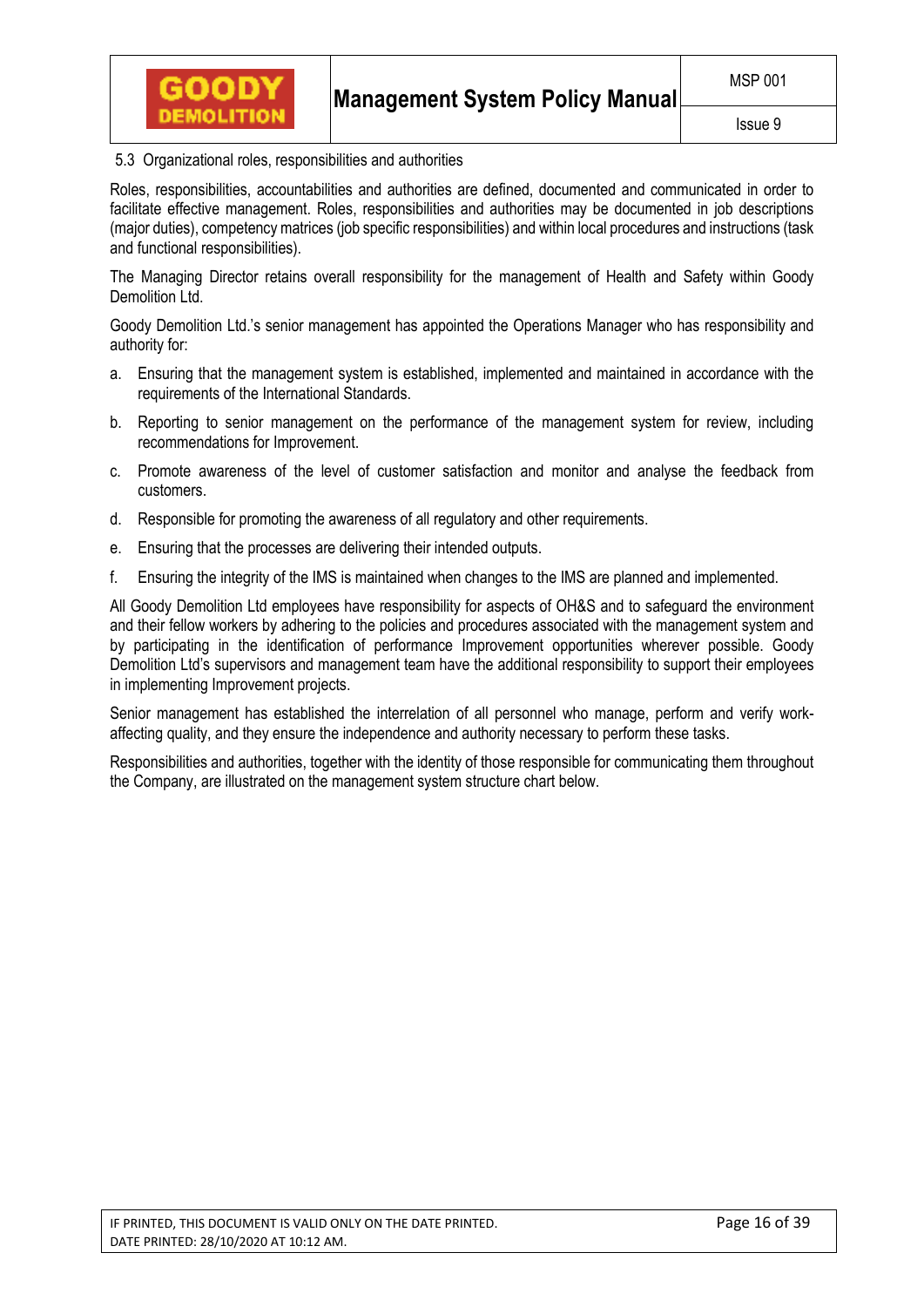

**Company Organisation Chart** 



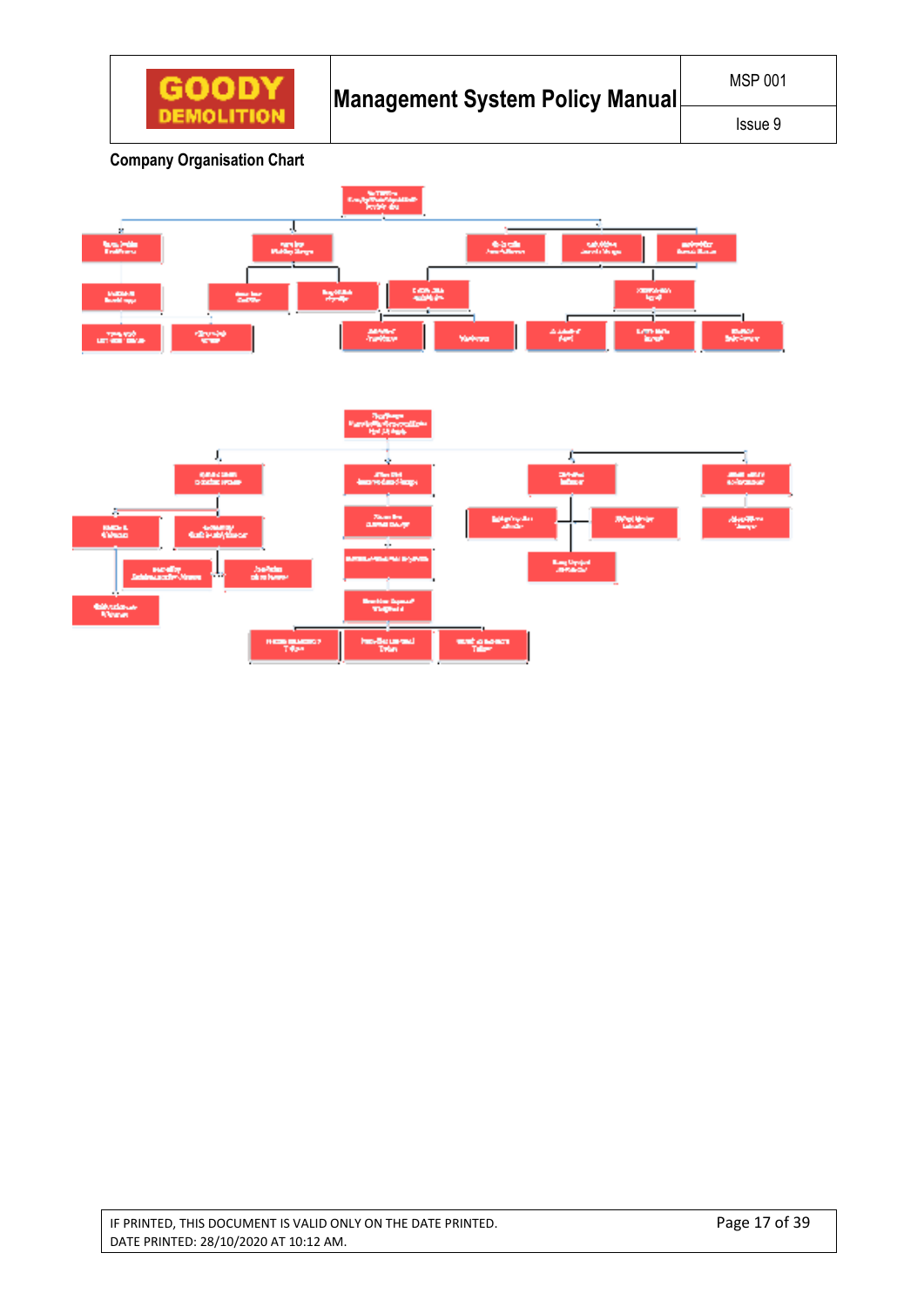

# 5.4 Consultation and participation of workers

Goody Demolition has established, implemented and maintains processes for consultation and participation of workers at all applicable levels and functions, in the development, planning, implementation, performance evaluation and actions for improvement of the OH&S management system. Goody Demolition:

a) provides mechanisms, time, training and resources necessary for consultation and participation;

b) provides timely access to clear, understandable and relevant information about the OH&S management system;

c) determines and removes obstacles or barriers to participation and minimize those that cannot be removed; d) emphasizes the consultation of non-managerial workers on the following:

1) determining the needs and expectations of interested parties;

2) establishing the OH&S policy;

3) assigning organizational roles, responsibilities and authorities, as applicable;

4) determining how to fulfil legal requirements and other requirements;

5) establishing OH&S objectives and planning to achieve them;

6) determining applicable controls for outsourcing, procurement and contractors;

7) determining what needs to be monitored, measured and evaluated;

8) planning, establishing, implementing and maintaining an audit programme 9) ensuring continual improvement;

e) emphasizes the participation of non-managerial workers in the following:

1) determining the mechanisms for their consultation and participation;

2) identifying hazards and assessing risks and opportunities;

3) determining actions to eliminate hazards and reduce OH&S risks;

4) determining competence requirements, training needs, training and evaluating training;

5) determining what needs to be communicated and how this will be done;

6) determining control measures and their effective implementation and use;

7) investigating incidents and nonconformities and determining corrective actions.

**Procedure Reference: SHE Policy, Section 23**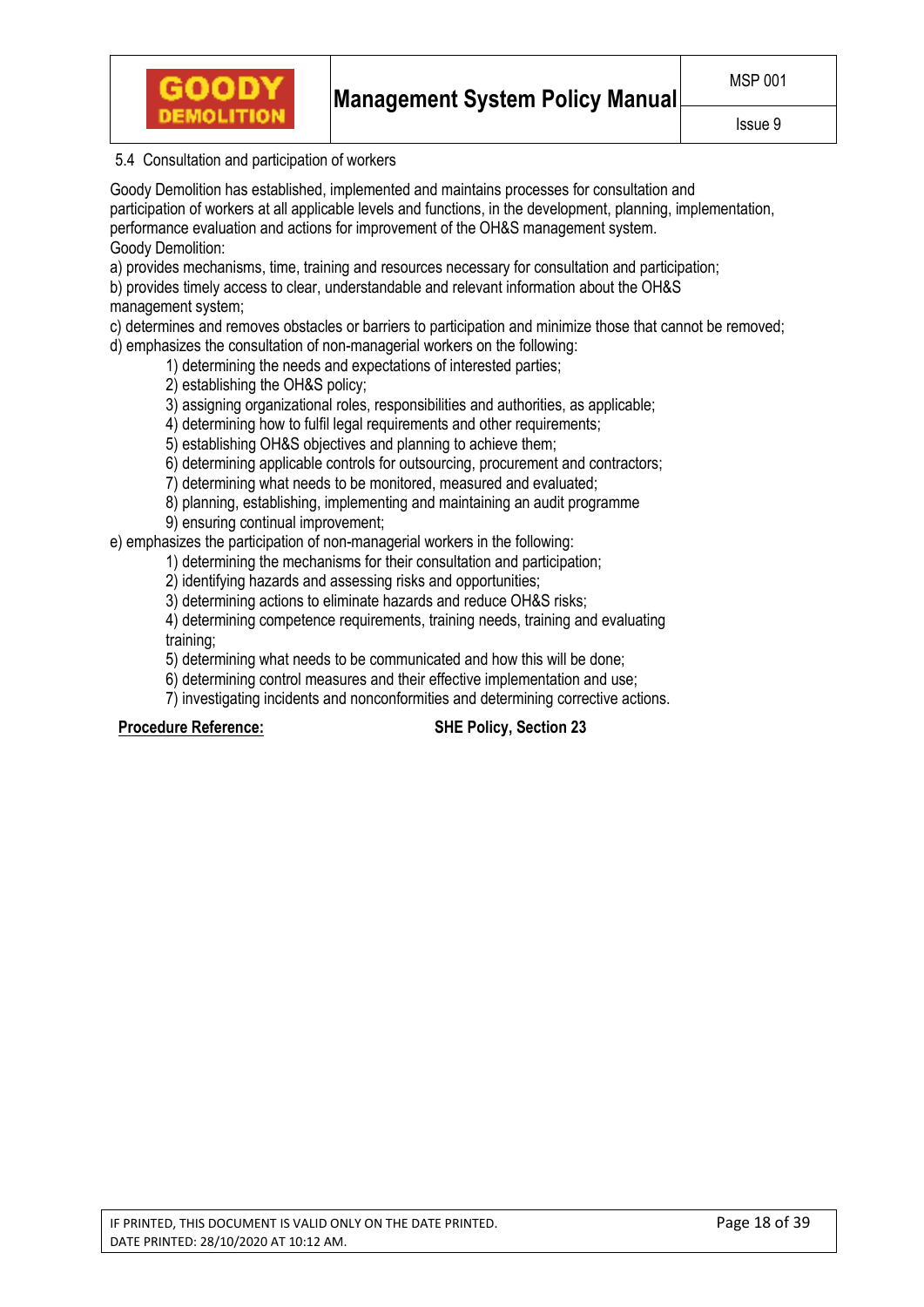

# **6.0 Planning**

- 6.1 Actions to address risks and opportunities
	- 6.1.1 Identification and evaluation of aspects, Impacts and risks

Management System planning forms part of the Management Review process described in Section 4.7. When planning for the Integrated Management System Goody Demolition considers the context in which the company operates, the needs and expectations of its interested parties and the scope of its Integrated Management System.

Goody Demolition maintains documented information in its MS Planning workbook regarding its risks and opportunities and the processes needed to ensure they are addressed as planned.

## 6.1.2 Environmental Aspects

Goody Demolition Ltd has established, implemented and maintains a procedure for the Identification and Control of Significant Environmental Aspects

- a. To identify the environmental aspects of its activities and services that it can control and those that it can influence taking into account planned or new developments, or new or modified activities and services, and
- b. To determine those aspects that have or can have significant impact(s) on the environment (i.e. significant environmental aspects).

Goody Demolition Ltd documents this information and keeps it up to date through the MS Planning Workbook and ensures that the significant environmental aspects are taken into account in establishing, implementing and maintaining its environmental management system.

## **Procedure References: MSP 009 Identification and Control of Significant Environmental Aspects**

## **6.1.2.1 Hazard identification, risk assessment and determining controls**

Goody Demolition Ltd has established, implemented and maintains a procedure for the on-going hazard identification, risk assessment, and determination of necessary controls.

**Procedure References: MSP 010 Risk Management.**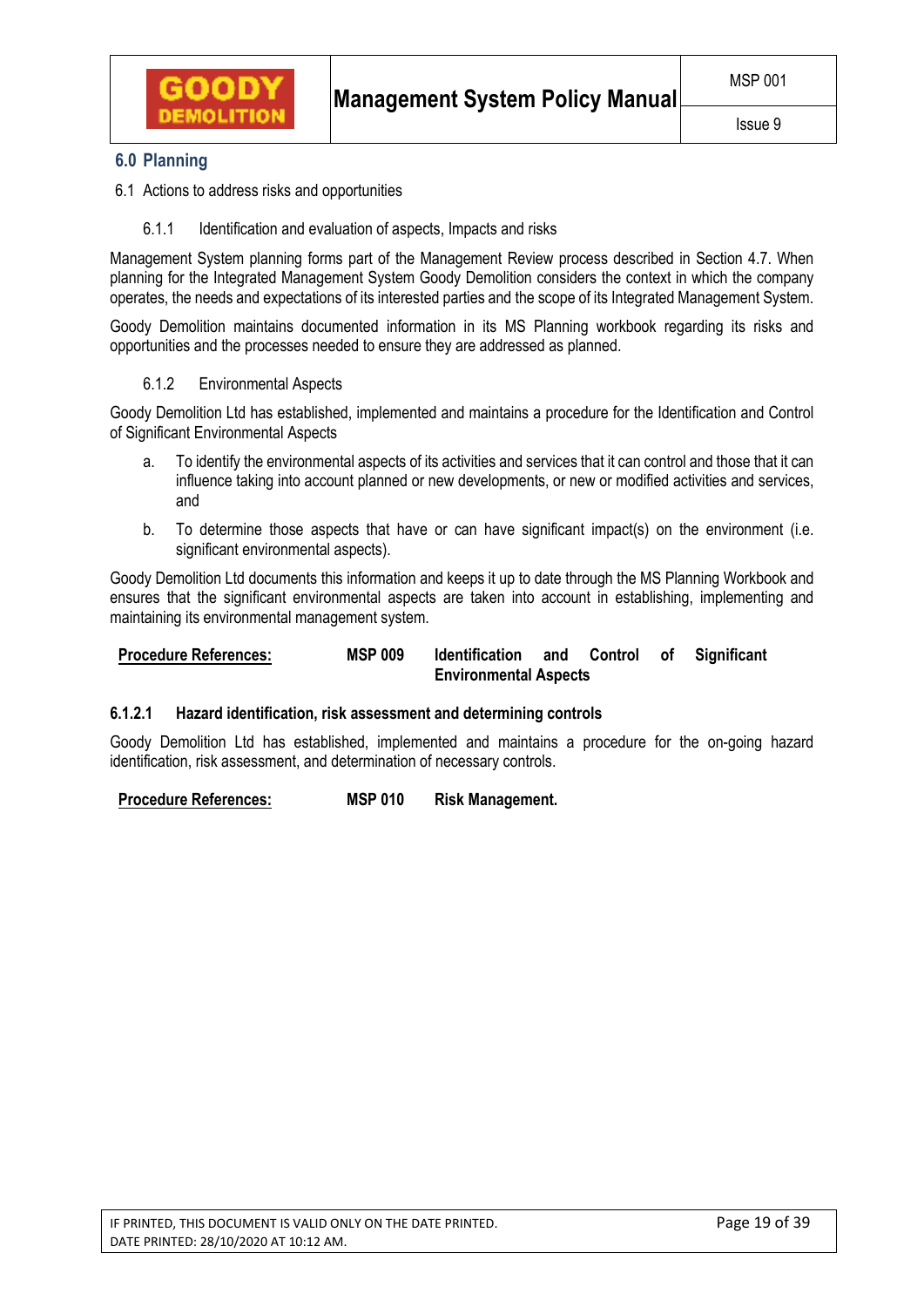# 6.1.3 Identification of Legal and other Requirements

Goody Demolition Ltd identifies and monitors all statutory and regulatory requirements that pertain to its activities, products and services. These regulations are documented in a Register of Regulations within the MS planning workbook that identifies the regulation, how it applies, and the activities associated with these regulations.

Access to these regulations is maintained through links to the Government websites that contain the current regulatory requirements. The Operations Manager maintains copies of applicable local by-laws and rules in hard copy if not available electronically. Goody Demolition Ltd maintains an awareness of changes to these requirements through periodic reviews of these websites, communication with local government officials and through on-going legal and other requirements compliance review activities.

Regulatory requirements form part of the criteria for determining the significance of environmental aspects, thereby relating these requirements to both the aspects and to the activities that generate the aspects.

Goody Demolition Ltd ensures that these applicable legal requirements and other requirements to which the company subscribes are taken into account in establishing, implementing, maintaining and continually improving its management system as documented in the Identification and Control of Significant Environmental Aspects procedure MSP 009 and the Risk Management Procedure MSP 010.

Other requirements, such as HSE guidance, Environment Agency regulations, Industry standards and client contract terms are controlled through incorporation into relevant procedures, Safe Systems of Work and policies relating to purchasing, energy conservation and Subcontractor control.

6.1.4 Planning action

**GOODY** 

Goody Demolition Ltd plans:

a) actions to:

- 1) address these risks and opportunities;
- 2) address legal requirements and other requirements;
- 3) prepare for and respond to emergency situations;
- b) how to:

1) integrate and implement the actions into its IMS processes or other

business processes;

2) evaluate the effectiveness of these actions.

Goody Demolition Ltd takes into account the hierarchy of controls and outputs from the IMS when planning to take action.

When planning its actions, Goody Demolition Ltd considers best practices, technological options and financial, operational and business requirements.

| <b>Procedure References:</b> | <b>MSP 002</b> | <b>Document and Record Control</b>                                                                         |
|------------------------------|----------------|------------------------------------------------------------------------------------------------------------|
|                              | <b>MSP 004</b> | <b>Purchasing, Supplier and Subcontractor Control</b>                                                      |
|                              | <b>MSP 006</b> | <b>Workshop Control</b>                                                                                    |
|                              | <b>MSP 010</b> | <b>Risk Management</b>                                                                                     |
|                              | <b>MSP 009</b> | <b>Control</b><br>οf<br><b>Identification</b><br><b>Significant</b><br>and<br><b>Environmental Aspects</b> |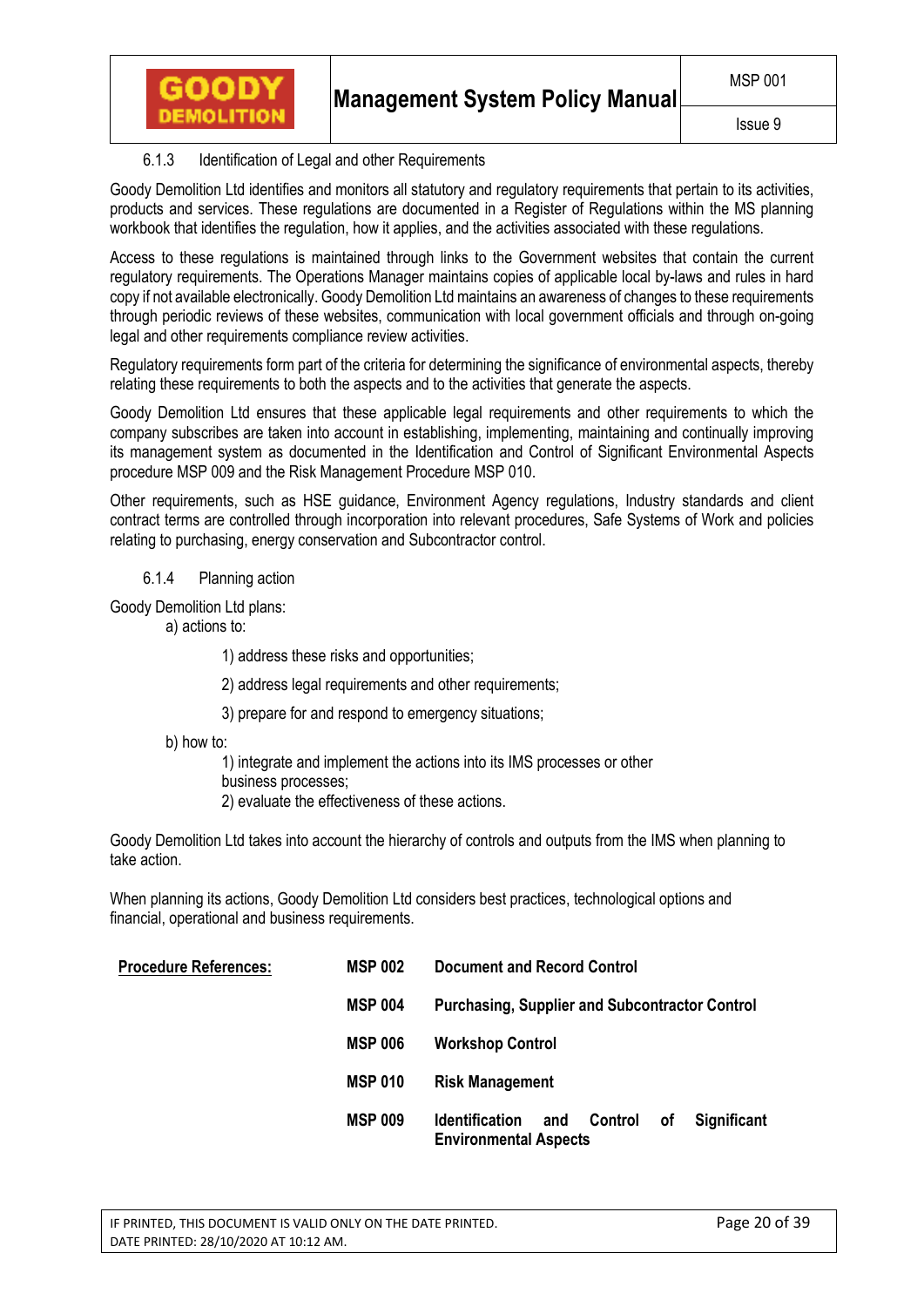

# 6.2 IMS Objectives and planning to achieve them

Goody Demolition Ltd establishes management objectives and related targets as part of its management review process. Objectives and targets may be set at strategic or departmental levels throughout the year as required and appropriate. New objectives may be proposed by any member of staff based on the results of the management review and its assessment of the management system performance and changing circumstances.

# 6.2.1 Environmental objectives

The objectives are:

- a) consistent with its IMS policies;
- b) measurable (if practicable)
- c) compliant with applicable requirements
- d) relevant to the conformity of products and services and to the enhancement of customer satisfaction
- e) monitored
- f) communicated
- g) updated as appropriate

When establishing and reviewing its objectives and targets, Goody Demolition Ltd takes into account the legal requirements and other requirements, to which the company subscribes and its significant health and safety and environmental aspects and risks. It also considers its technological options, its financial, operational, business and customer requirements, and the views of interested parties. Management programs are established to ensure the achievement of objectives and targets once approved.

# 6.2.2 Planning actions to achieve objectives

When planning how to achieve its objectives Management have determined

- a) what has to be done;
- b) what resources will be required;
- c) who will be responsible;
- d) when it will be completed;
- e) how the results will be evaluated, including indicators for monitoring;
- f) how actions to achieve objectives will be integrated into the IMS processes.

The approved objectives and targets are listed in the MS planning workbook.

## 6.3 Planning of changes

When Goody Demolition has determined the need for changes to the IMS, the changes will be carried out in a planned manner considering the following:

- a) the purpose of the changes and their potential consequences;
- b) the integrity of the IMS:
- c) the availability of resources;
- d) the allocation or reallocation of responsibilities and authorities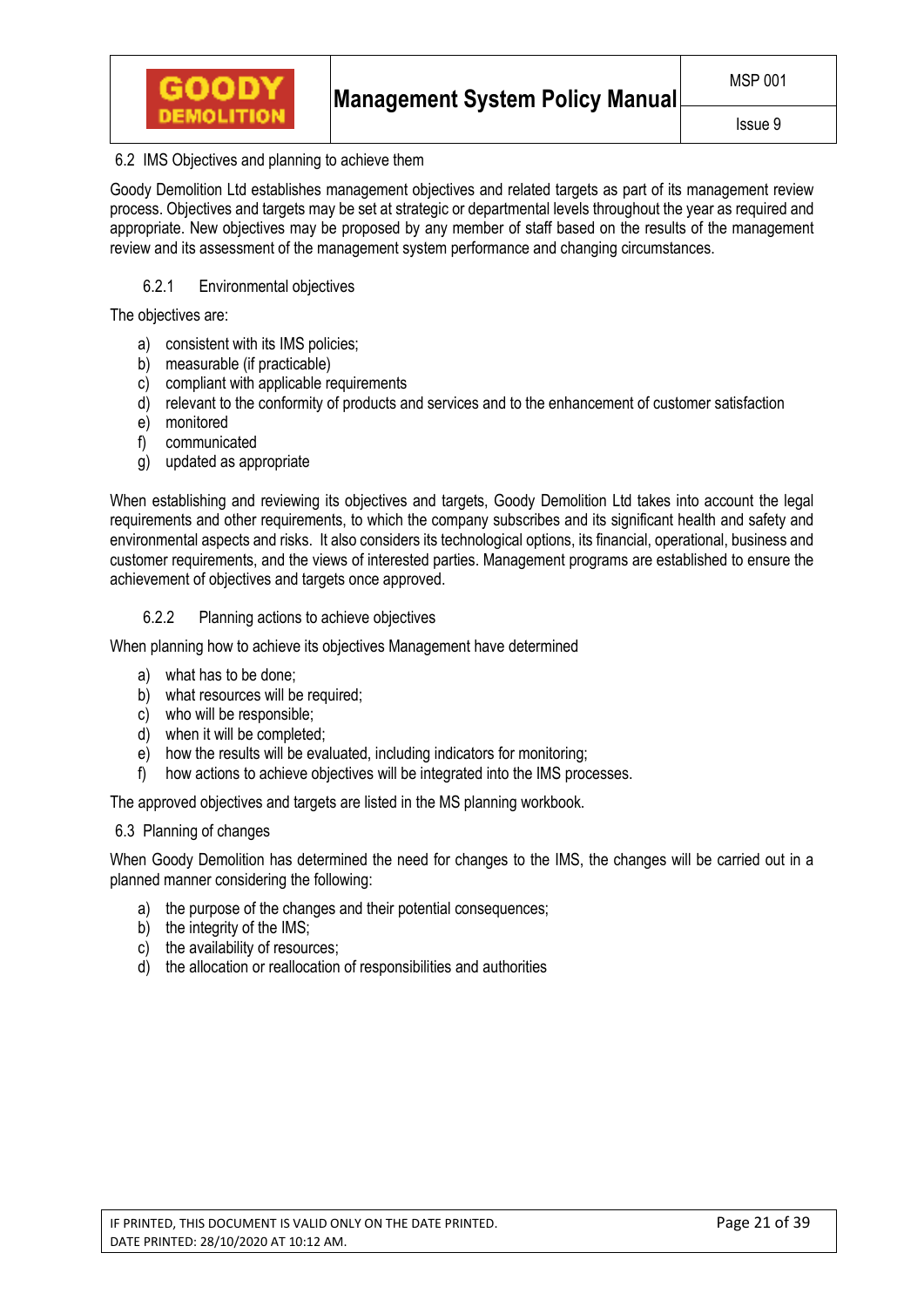## Issue 9

# **7.0 Support**

- 7.1 Resources
	- 7.1.1 General

Management shall ensure the availability of resources essential to establish, implement, maintain and improve the management system. Resources include human resources and specialised skills, company infrastructure, technology, financial and external resources.

Goody Demolition Ltd determines and provides the resources needed to:

- a) implement and maintain the management system and continually improve its effectiveness.
- b) Enhance customer satisfaction by meeting customer requirements.
- c) Ensure that persons in the workplace take responsibility for environmental and OH&S aspects over which they have control.

The identification of revised or additional resources required to implement and improve the processes of the Management System takes place as part of day-to-day management as well as part of the Management Review described in procedure MSP 016

7.1.2 People

Goody Demolition Ltd ensures that staff performing work that may have an impact on the environment, health and safety performance or that may affect the conformity of their products and or services are competent on the basis of appropriate education, training, skills and experience and maintain associated records.

Staffing levels are regularly reviewed in the light of business needs. Whenever necessary additional full-time or temporary staff are recruited and employed. The company may at times use consultants for specialist skills as required.

Staffing and resources on site will be fully controlled by the Works Supervisor for each specific contract

7.1.3 Infrastructure

Senior management is responsible for identifying, providing and maintaining an adequate infrastructure to achieve conformity to product and service requirements and minimise environmental and OH&S risks. The components of the infrastructure may include buildings, workspace and associated utilities, process equipment (both hardware and software), transport equipment and communication systems.

All portable electrical equipment is PAT tested in accordance with the current regulations.

All work equipment is maintained in accordance with the manufacturer's instructions and or applicable regulatory requirements.

Where necessary a maintenance/repair plan will be created to ensure equipment is maintained in good working order and provides for safe working practices.

The IT Manager is responsible for regularly servicing the Company's computer systems.

For the purposes of this Management System, all other elements of the infrastructure are treated as resources and provided, maintained, checked and replaced accordingly. This is administered by the application of the relevant procedures set out in Section 8 (Operations).

| <b>Procedure References:</b> | <b>MSP 005</b> | <b>Operational Control.</b>   |
|------------------------------|----------------|-------------------------------|
|                              | <b>MSP 006</b> | <b>Workshop Control</b>       |
|                              | <b>MSP 014</b> | <b>Control of I.T Systems</b> |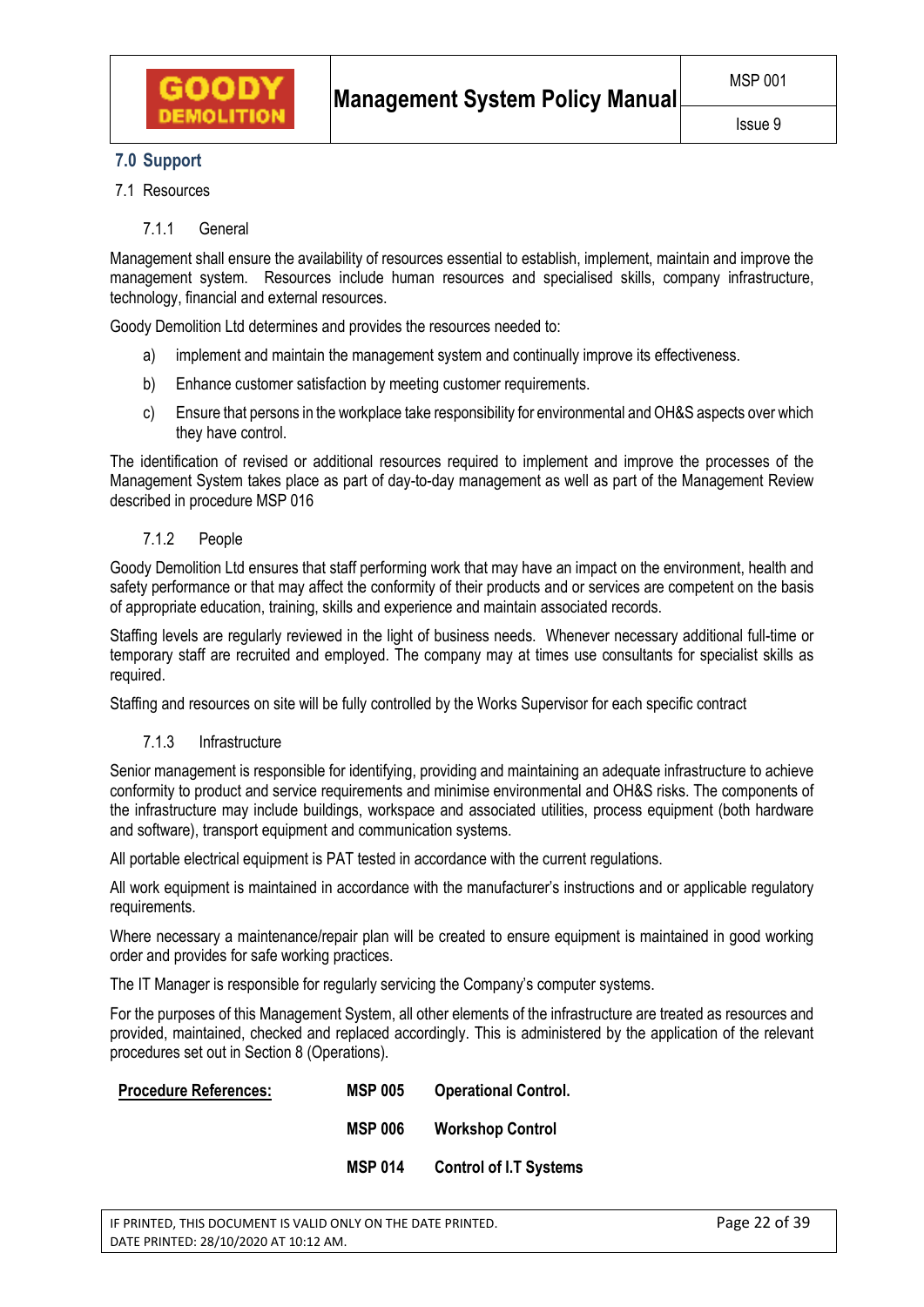# 7.1.4 Environment for the operation of processes

GOODY

Senior management ensures that a suitable environment is maintained that provides for safe systems of work and the ability to achieve conformity to product and service requirements.

The office areas are regularly cleaned in order to provide a pleasant working area for staff and for safety reasons.

Site facilities are provided in accordance with CDM regulations, these are routinely inspected and appropriate records maintained

A kitchen and associated refreshment facilities are provided for staff within the head office.

First aid kits and fire extinguishers are provided and maintained within the company premises as well as on each company vehicle and within site facilities under the control of Goody Demolition Ltd.

Facilities are provided for the collection of recyclable waste to enable disposal in an environmentally friendly way.

# 7.1.5 Monitoring and measuring resources

Goody Demolition Ltd has established, implemented and maintains processes to monitor and measure, on a regular basis, the key characteristics of its operations that can have a significant quality, environmental and/or OH&S impact. Operational metrics are determined and recorded. Data and information needed to monitor performance, applicable operational controls and conformity with the company's objectives and targets is collected and reported and used during the management reviews.

Goody Demolition Ltd ensures that all equipment used throughout its operations, are maintained as required, and associated records kept.

Procedures are established to provide management with the feedback required to maintain the effectiveness and continual improvement of the Management System and to provide an auditable record of its implementation.

The Company has formally defined the activities needed to measure and monitor service improvement and conformity. This includes the determination of applicable methods, including statistical techniques, and the extent of their use.

Levels of customer satisfaction will be monitored and considered during Management Review.

The company has established documented procedures for a feedback system (see 7.4) to provide early warning of quality, environmental and OH&S problems and for input into the corrective action processes (see 10.2) and risk and opportunity processes (see 6.1).

# 7.1.6 Organisational Knowledge

Goody Demolition has taken steps to identify and acquire the organizational knowledge necessary to establish the continuing conformity of its products and services. This knowledge has been communicated as necessary within the organization and is maintained and protected. An assessment of organizational knowledge takes place prior to any changes being made to the IMS in response to changing needs or trends.

This knowledge is gained internally through experience and lessons learned from failures and successful projects as well as from, external sources such as formal courses, standards, journals, conferences, seminars, customers and suppliers.

Specific organizational knowledge is identified and recorded in the register contained in the MS planning workbook. Methods of retaining and sharing this knowledge with others is determined and recorded. Any risks and opportunities are identified and appropriate action taken (see 6.1).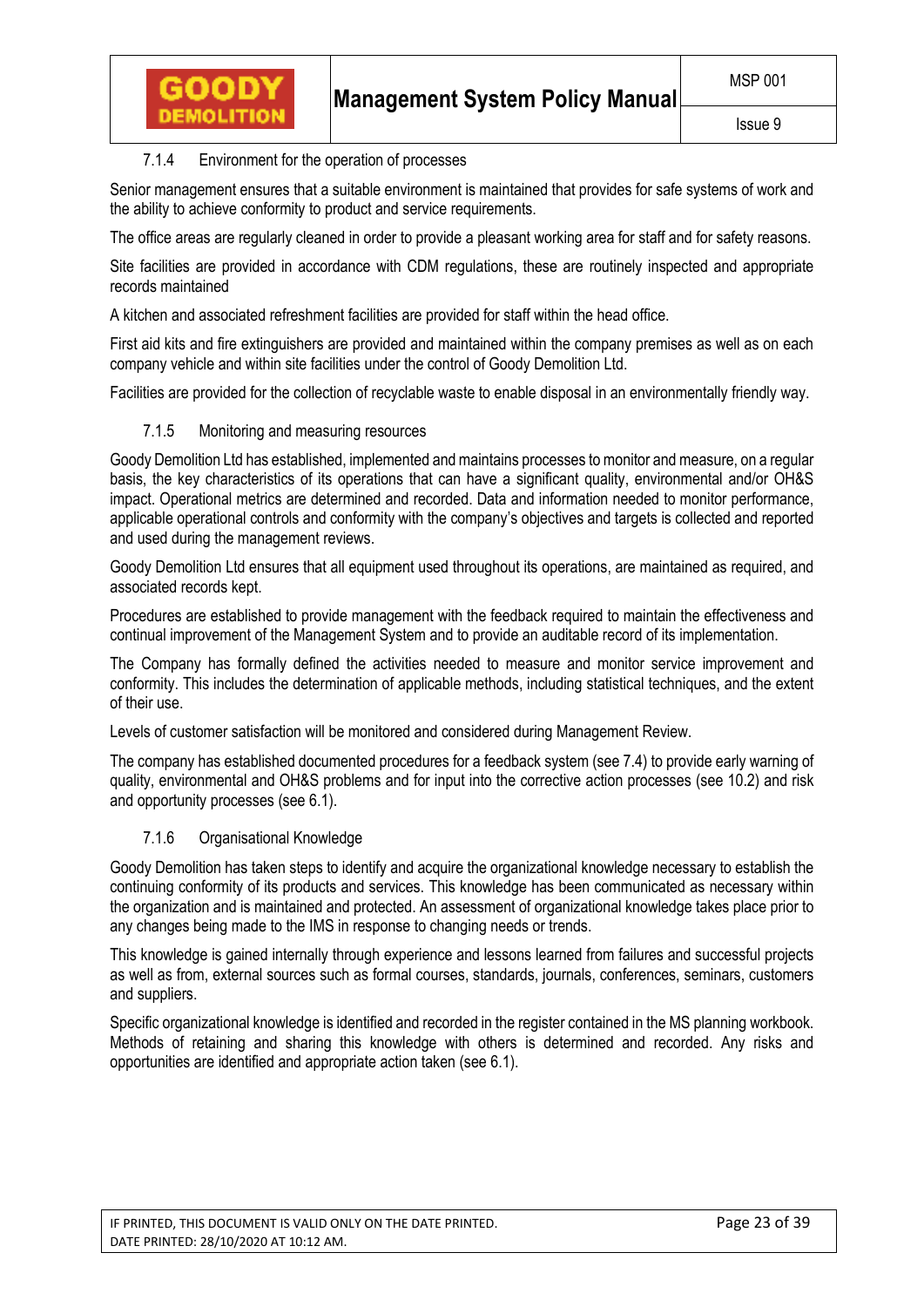

# 7.2 Competence

Goody Demolition Ltd.'s managers/supervisors identify competencies and training needs associated with their department's operational requirements and the management system. These competencies are listed in the Training Records. Common competencies that affect all employees are identified by the Operations Manager and will also be listed in the Training Records. Managers/Supervisors shall provide for necessary training or take other action to meet these needs, and evaluate the effectiveness of the actions taken.

# 7.3 Awareness

Goody Demolition Ltd has established, implemented and maintains a procedure to make employees and other persons working for it or on its behalf aware of:

- a. The importance of conformity with the Company's policies and procedures and with the requirements of the management system,
- b. The quality requirements, significant environmental aspects and OH&S consequences related to actual or potential Impacts associated with their work, and the benefits of improved personal performance,
- c. Their roles and responsibilities in achieving conformity with the requirements of the company's policies, management system and the achievement of the quality, environmental and OH&S objectives,
- d. The potential consequences of departure from specified procedures,
- e. Hazards, OH&S risks and actions determined that are relevant to them;
- f. The ability to remove themselves from work situations that they consider present an imminent and serious danger to their life or health, as well as arrangements for protecting them from undue consequences for doing so.

For Goody Demolition Ltd employees and contract workers this is accomplished during induction training, through the use of Notices posted in the work area, during monthly communication meetings, through the use of email and toolbox talks.

| <b>Procedure References:</b> | <b>MSP 004</b> | <b>Purchasing, Supplier and Subcontractor Control</b> |
|------------------------------|----------------|-------------------------------------------------------|
|                              | <b>MSP 012</b> | <b>Staff Training and competence.</b>                 |
|                              | <b>MSP 016</b> | <b>Management Review.</b>                             |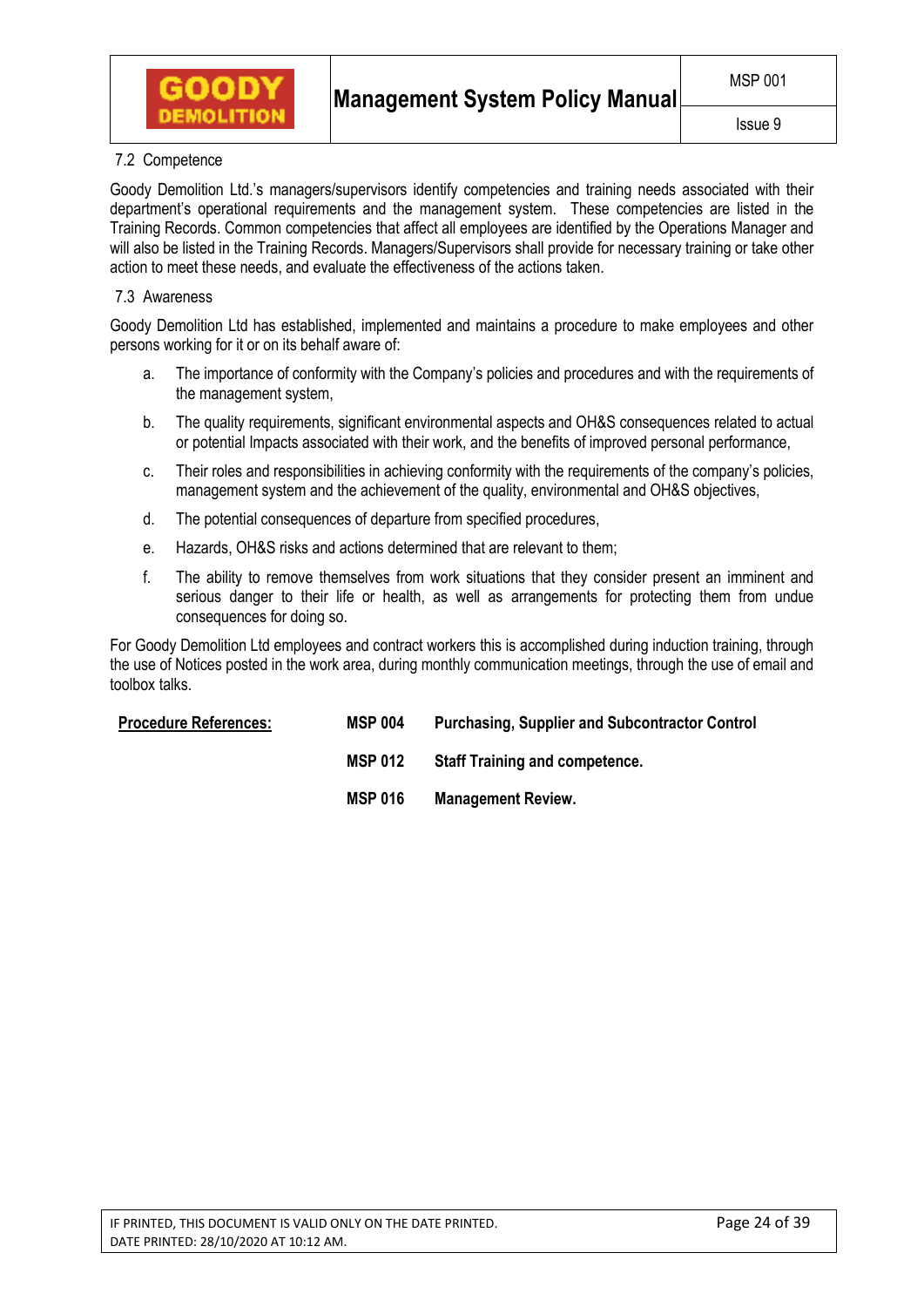

# 7.4 Communication

With regard to its management system, Goody Demolition Ltd has established, implemented and maintains processes for:

- a. Communicating quality, environmental and OH&S policies, responsibilities and authorities in such a manner that they are understood by the company.
- b. Internal communication between the various levels and functions of the company and has established a management system communication board at their offices to post management system performance information and Notices. Suggestions, ideas and concerns from employees are encouraged and addressed individually.
- c. Consulting and encouraging the participation of workers with the appropriate involvement in hazard identification, risk assessments and determination of controls, appropriate involvement in incident investigations, involvement in the development and review of management system policies and objectives, consultation where there are any changes particularly if they relate to OH&S and representation on OH&S matters. Staff are informed about participation arrangements, including who is their representative on OH&S matters.
- d. Consultation with contractors where there are changes that may affect the quality of the products, services, customer satisfaction or environmental/OH&S impacts.
- e. Consultation with Notified Bodies and/or Certification Bodies regarding significant changes to the Management System, Product Specifications, Reportable incidents/accidents or the receipt of prohibition or improvement notices from authorities such as HSE, Environment agency, Fire Brigade etc.
- f. Receiving, documenting and responding to relevant communication from external interested parties. All outside inquiries relating to information about Goody Demolition Ltd management system are routed to the Operations Manager who maintains an NCR Log that captures the information from the inquiry and assigns the appropriate Goody Demolition Ltd employee to respond. The Operations Manager also follows up to ensure a response was provided to the requestor and records this on the NCR. The NCR Log is maintained as a part of the MS Planning Workbook.
- g. Goody Demolition Ltd has decided not to communicate externally about its significant environmental aspects.
- h. Effective communications links with customers. These links may be required to deal with product and service information, negotiating contract conditions and the efficient conveyance and review of similar matters. The need to encourage customer feedback, including complaints (see 4.6), must be a prime factor when planning the Company's communications.

The Operations Manager is responsible for analysing all internal and external communications as part of his/her preparation for the management review. This information will be used to summarise the feedback from interested parties during the setting of objectives and targets.

| <b>Procedure References:</b> | <b>MSP 003</b> | <b>Sales enquiries and Order Processing</b>                                                                                |
|------------------------------|----------------|----------------------------------------------------------------------------------------------------------------------------|
|                              | <b>MSP 009</b> | $\overline{\phantom{a}}$ of<br>and Control<br><b>Significant</b><br><b>Identification</b><br><b>Environmental Aspects.</b> |
|                              | <b>MSP 010</b> | Risk Management.                                                                                                           |
|                              | MSP011         | <b>Nonconformities and Corrective Action</b>                                                                               |
|                              | <b>MSP 013</b> | <b>Customer Satisfaction and feedback</b>                                                                                  |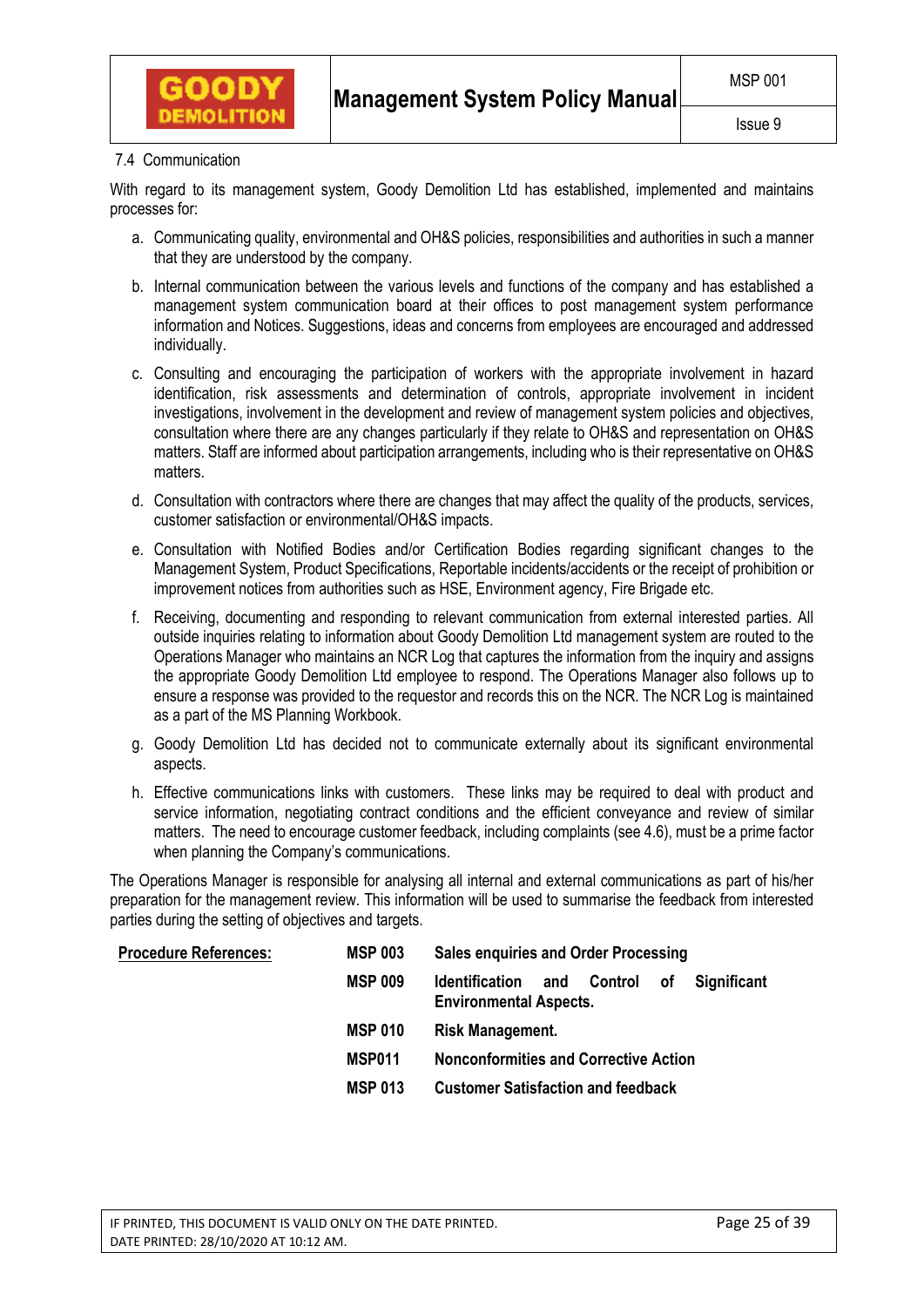

# 7.5 Documented information

# 7.5.1 General

The Management System documentation consists of:



# **7.5.1.1 Policy Manual**

The Policy Manual (MSP 001) is an organised collection of general policies, procedures and systems concerned with all phases of the business.

The main purpose of the Policy Manual is to provide a "Controlled" document, which reflects the company's commitment to Quality Assurance, Environmental Protection and Occupational Health and Safety and demonstrates the means of achieving it.

The contents of this manual are contained in sections, each of which cross-references procedures applicable to a particular aspect of the business. An index page precedes each section outlining the information contained in them.

Amendments to the contents may be necessary from time to time, thus ensuring the Policy Manual continues to be relevant to the needs of the company and the markets it serves.

The Operations Manager in accordance with Procedure MSP 002 Document and Record Control will issue any amendments. For ease of reference the numbering system uses the same as that in Annex SL a contents table at the front of the policy manual provides a cross reference to clauses within BS EN ISO 9001:2015, BS EN ISO 14001:2015 and ISO 45001:2018.

## **Procedures Manual**

The procedures manual contains a set of procedures giving details of the responsibilities and routines applicable to specific tasks.

The Operations Manager in accordance with Procedure MSP 002 Document and Record Control will issue any amendments.

## **Safe Systems of Work (SSW) and Work Instruction Sheets (WIS)**

Safe Systems of Work and Work Instruction Sheets are produced and issued, where a considerable level of detailed information is required to effectively carry out a specific task.

The Operations Manager in accordance with Procedure MSP 002 Document and Record Control will issue any amendments.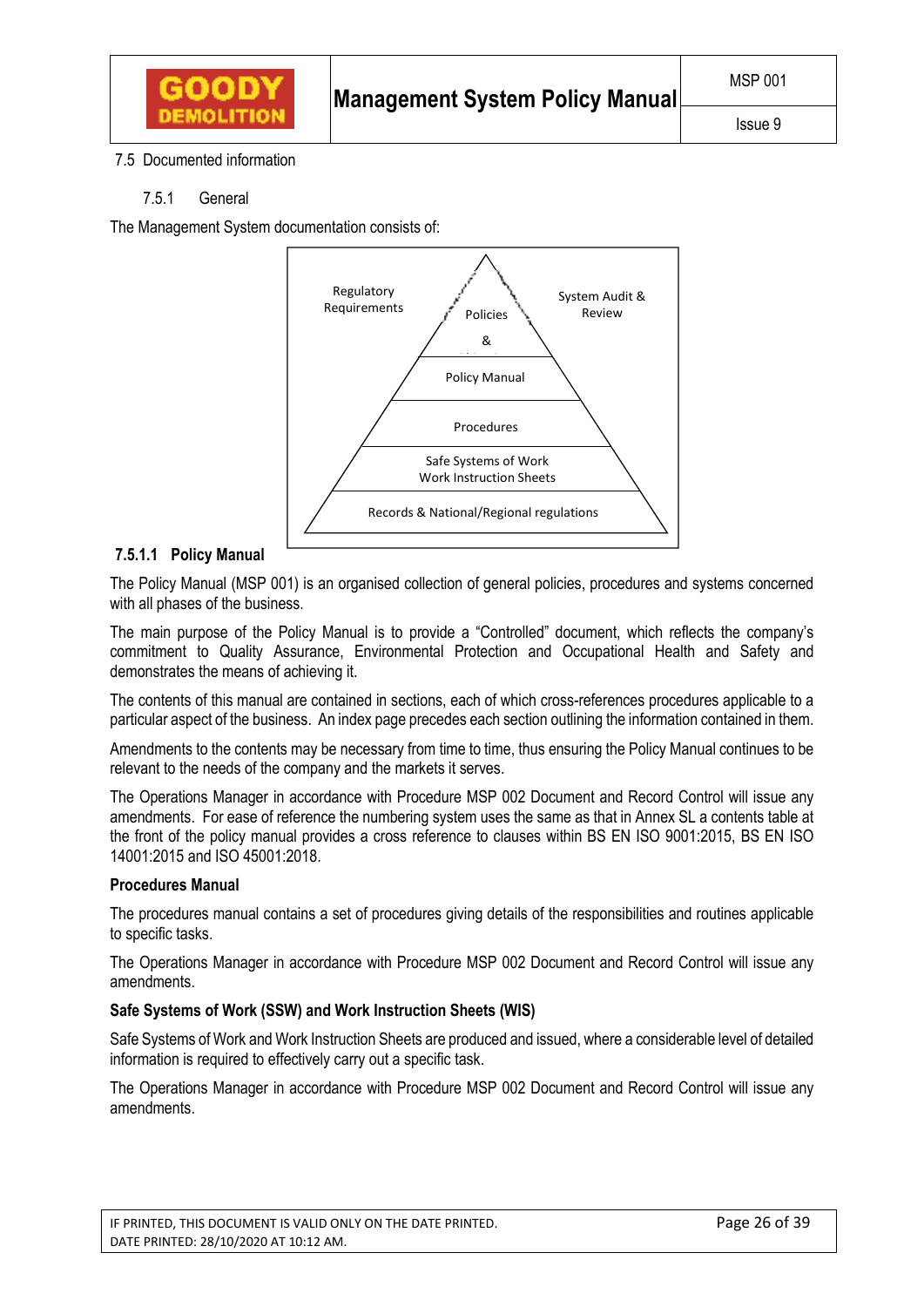# 7.5.2 Creating and updating

**GOODY DEMOLITIO** 

The Operation Manager controls the issue of the management system documentation and is responsible for the insertion of new pages and removal of obsolete pages from the various copies of the manual when changes are made. He/she is also responsible for maintaining the electronic copy of the documentation up to date and ensuring that superseded or obsolete documents are removed from the points of use.

The Operations Manager is responsible for ensuring that all proposed amendments to the Management system documentation are forwarded to the certifying authority for their approval, where appropriate, prior to adoption.

# 7.5.3 Control of documented information

Documents required by the management system are controlled and procedures have been established and implemented to ensure they are approved for adequacy prior to issue, reviewed and updated, identified and made available at the points of use.

Management system manuals and documents are issued as follows:

- a) The documents shall only be issued to nominated individuals.
- b) The nominated individuals will be responsible for the safe keeping of their copy of the manuals and documents.
- c) All copies of the manuals and documents shall be issued, numbered and recorded by the Operations Manager.
- d) Reference to the manual, procedures and safe systems of work by all employees of the company is encouraged.
- e) It is the responsibility of the Operations Manager to disseminate the information contained in the manual, and to ensure that the company's procedures are followed.
- f) The Operations Manager has the authority to withdraw or request the return of any copy of the manuals if and when deemed necessary.
- g) No copies of the manual or procedures or any sections thereof are to be made without management authorisation.
- h) Read only access to the management system documentation should be available from all company computers.

# **Control of Records**

It is the policy of Goody Demolition Ltd to ensure that systems exist to maintain records, where it has been decided that the keeping of such records is necessary, to provide full traceability. Records may be necessary for legal, contractual or simply internal purposes. Records are understood to be any information which has been recorded and which can be analysed subsequently to identify areas requiring attention or areas where improvement's in the overall quality of services provided might be achieved or where environmental/OH&S performance could be improved. It is the intention of the company through the analysis of management system records to maintain a programme of on-going improvement.

The company has established and maintains procedures to control records and data, directly related to the Management System, to ensure they are identified, stored, protected, retained, retrievable and that:

- All management system documentation is controlled through a formal and documented system, which defines the method of review and approval and the method of updating.
- Re-issuing the appropriate document after receiving the relevant authority makes all changes.
- Obsolete documents are promptly removed from user points. Records are maintained of all changes.
- A register is maintained of all copyholders and the documents, which they hold.
- Copies of any relevant standards are available for reference at appropriate points.
- Each change will require the documents issue number to be indexed and updated.
- All data electronically collected or generated which forms part of the Management System will be backed up in accordance with MSP 014 Control of I.T. Systems procedure to prevent loss.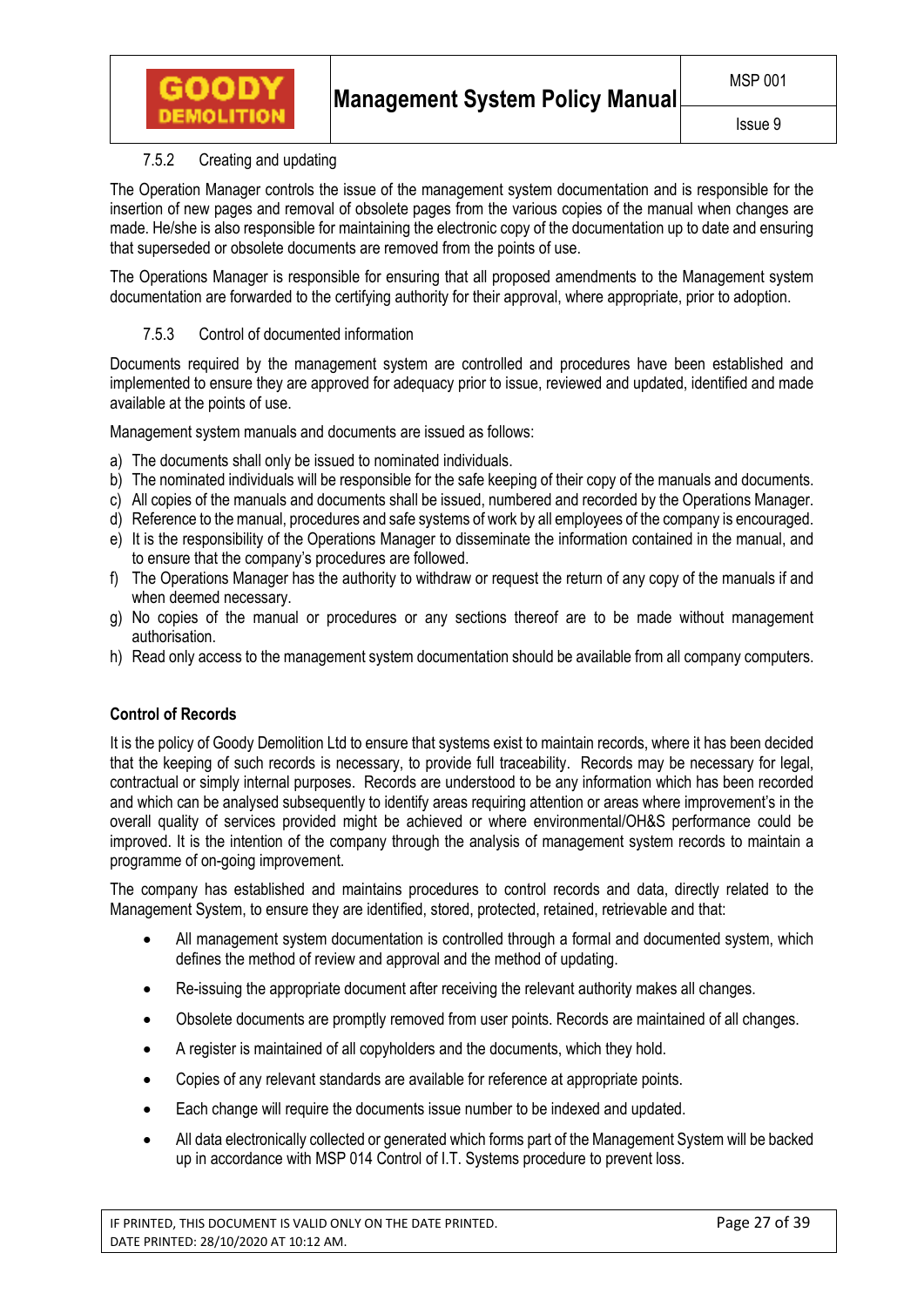

# **Responsibility**

It is the responsibility of the Operations Manager to ensure that all data regarded as management system records are stored in a secure location for the required period of time as shown in the MS planning workbook. They should be stored and maintained in such a way that they are readily retrievable in facilities that provide a suitable environment to minimise deterioration or damage and to prevent loss.

It is the responsibility of all personnel who are required to record information before, during, or after any activity to complete and maintain the records as defined in the relevant section of the management system manual or associated procedures.

It is the responsibility of the Operations Manager to review the maintenance of the various records.

The Administration Office is responsible for the storage and retention of customer data and orders. Procedures exist to define how these are to be controlled.

It shall be responsibility of the Managing Director to satisfy himself that internal management system audit records are being adequately and correctly maintained.

It is the responsibility of the Operations Manager to control all management system documentation and data.

He/She shall be responsible for: -

- The maintenance of the Policy Manual.
- The maintenance of the Procedures Manual.
- The maintenance of the Safe Systems of Work.
- The register of Master Documents.
- The maintenance of the MS Planning Workbook.
- The maintenance of the Approved Supplier Register.
- All management system records.
- The Equipment Maintenance System.

All Records pertaining to a particular area are referred to within the appropriate section of the Procedures Manual and copies of the various forms held in a master file. The control of completed records is detailed in Procedure MSP 002 Document and Record Control.

**Procedure References: MSP 002 Document and Record Control** 

## **8.0 Operations**

- 8.1 Operational and planning control
	- 8.1.1 Product and service considerations

Planning of product and service delivery is required to ensure:

- a) Efficient delivery of the products and services offered to customers.
- b) Effective communication with customers.
- c) Proper management of operational processes and associated activities.
- d) Proper management and minimisation of environmental impacts.
- e) Proper management and minimisation of OH&S risks.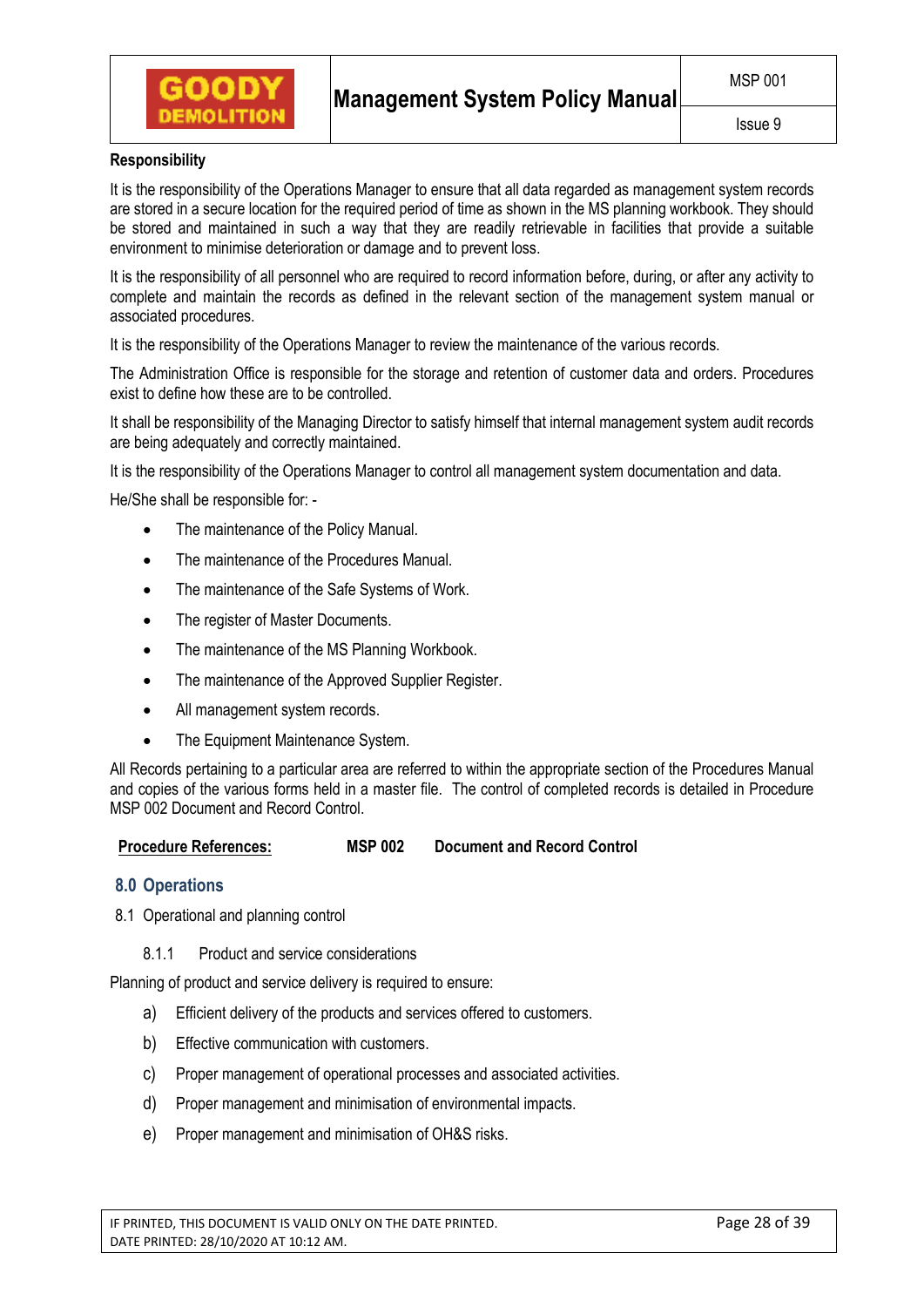

The Company plans and develops the processes needed for product and service provision. Planning of product and service provision shall be consistent with the requirements of the other processes within the Management System.

In planning product and service provision, Goody Demolition Ltd has determined the following, as appropriate:

- Quality, environmental and OH&S objectives and requirements for the products and services.
- The need to establish processes and documents, and to provide resources specific to the products and services.
- Required verification, validation, monitoring, measurement, inspection and test activities specific to the product and the criteria for product and/or service acceptance.
- Records needed to provide evidence that the operational processes and resulting outputs meet requirements.

The output of this planning shall be in a form that suits Goody Demolition Ltd.'s methods.

Goody Demolition Ltd has established and documented requirements for risk management throughout the provision of its products and services. Records arising from risk management are maintained (see 6.1).

The work planning process involves determining and taking into account the Quality, environmental and OH&S policies, objectives and product/service requirements. This is achieved by the application of the documented Management System and related processes and includes the provision of any necessary resources and validation and verification methods.

| <b>Procedure References:</b> | <b>MSP 003</b> | <b>Document and Record Control</b>                                               |
|------------------------------|----------------|----------------------------------------------------------------------------------|
|                              | <b>MSP 004</b> | <b>Purchasing, Supplier and Subcontractor Control</b>                            |
|                              | <b>MSP 005</b> | <b>Operational Control</b>                                                       |
|                              | <b>MSP 006</b> | <b>Workshop Control</b>                                                          |
|                              | <b>MSP 008</b> | <b>Control of Company Vehicles, Mobile Plant and</b><br><b>Equipment</b>         |
|                              | <b>MSP 009</b> | <b>Identification and Control of Significant</b><br><b>Environmental Aspects</b> |
|                              | <b>MSP 010</b> | <b>Risk Management</b>                                                           |
|                              |                |                                                                                  |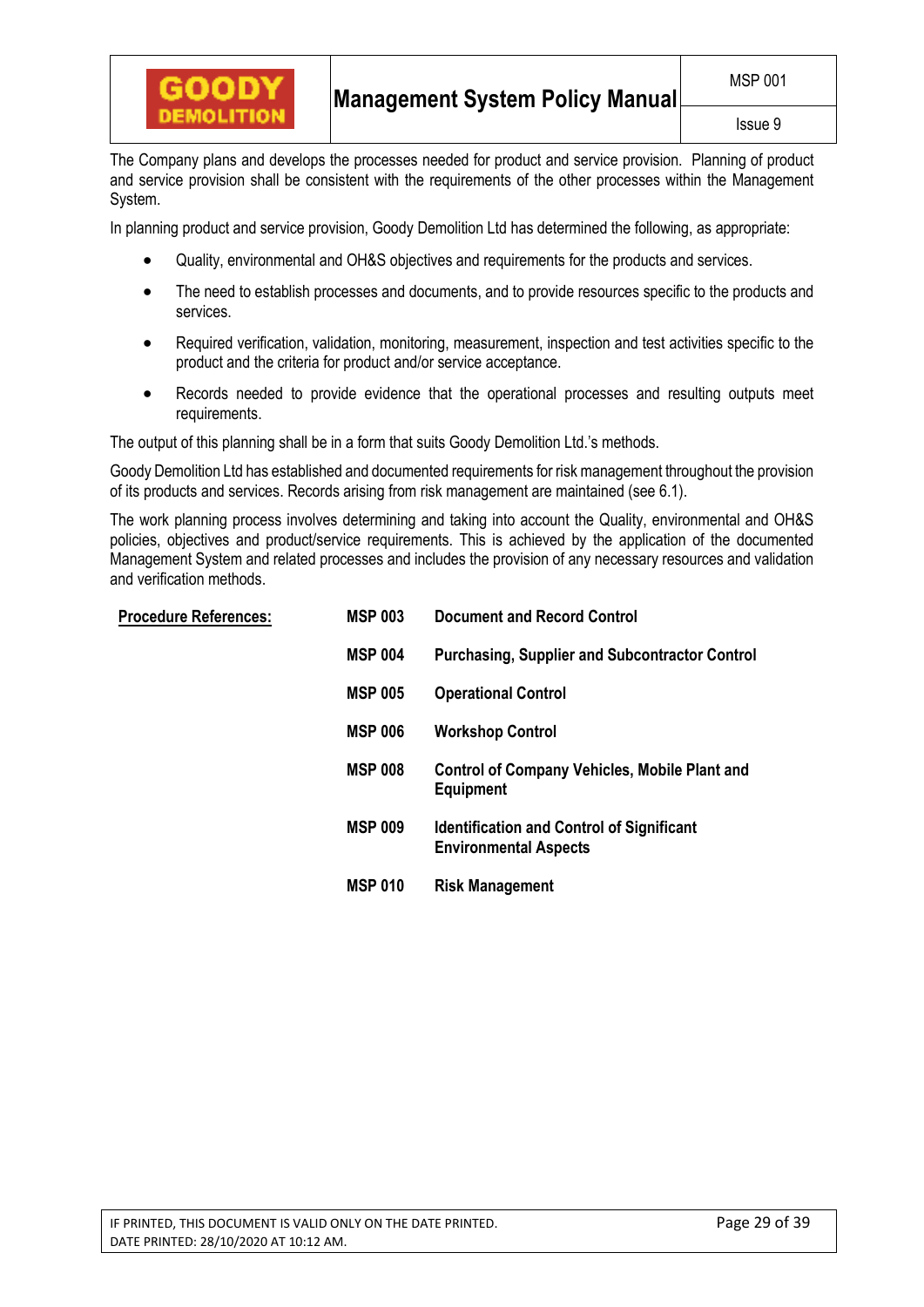# 8.1.2 Environmental and OH&S Considerations

**GOODY** 

Goody Demolition Ltd, through the Identification and Control of Significant Environmental Aspects procedure MSP 009 and the Risk Management procedure MSP 010, identifies and plans those operations that are associated with their identified significant environmental aspects and OH&S hazards and risks consistent with its environmental and OH&S policies, objectives and targets. This process ensures that these activities are carried out under specified conditions, by

- a. Establishing, implementing and maintaining documented procedures and operational controls to control situations where their absence could lead to deviation from the environmental and/or OH&S policies, objectives and targets.
- b. Stipulating the operating criteria in these procedures.
- c. Establishing, implementing and maintaining procedures related to the identified significant environmental aspects and OH&S risks of materials, products and services used by the company and communicating applicable procedures and requirements to suppliers, including subcontractors and other visitors to the workplace. Suppliers are required to provide appropriate environmental and OH&S information about their products (i.e. MSDS sheets) as part of the order. These are maintained in MSDS binders available to all employees. Significant environmental aspects associated with new materials are identified as described in the Identification and Control of Significant Environmental Aspects procedure and appropriate operational controls established.

Subcontractors involved in work that could have a significant environmental and/or OH&S impact (e.g. pest control, construction, demolition, etc.) are requested to describe their processes, materials and wastes in appropriate Method Statements. Only certified and/or licensed environmental subcontractors (e.g. pest controllers, waste haulers) are used for specific environmental services.

Goody Demolition Ltd.'s environmental policy and appropriate requirements are communicated to environmental subcontractors prior to the start of any work. Specific instructions for the communication with suppliers and contractors are provided in job specifications, procedures, safe systems of work and method statements.

# 8.1.3 Management of change

Goody Demolition has established processes for the implementation and control of planned temporary and permanent changes that impact IMS performance, including:

- a) new products, services and processes, or changes to existing products, services and
- processes, including:
- workplace locations and surroundings;
- work organization;
- working conditions;
- equipment;
- work force;
- b) changes to legal requirements and other requirements;
- c) changes in knowledge or information about hazards and OH&S risks;
- d) developments in knowledge and technology.

Goody Demolition reviews the consequences of unintended changes, taking action to mitigate any adverse effects, as necessary.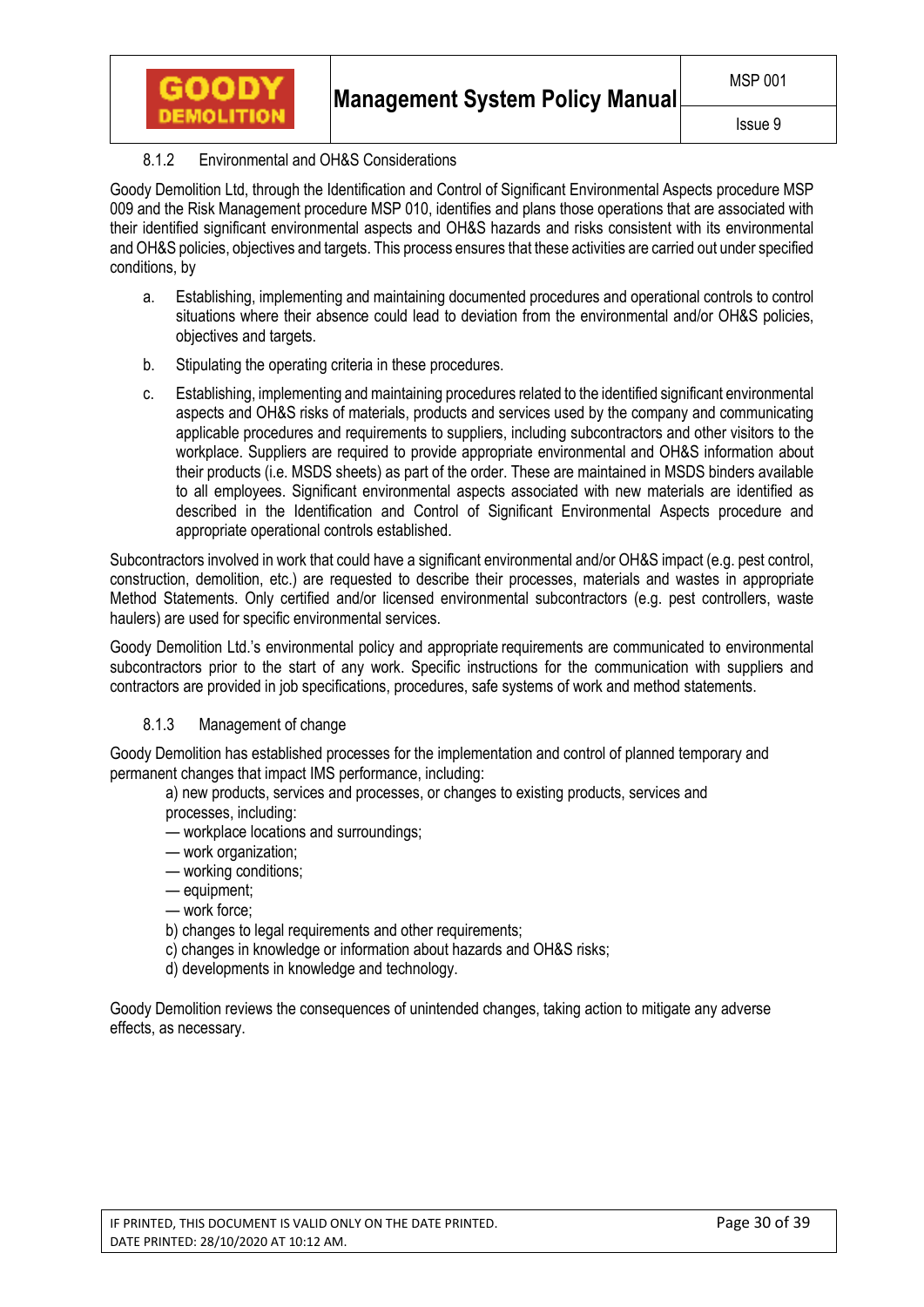

8.2 Requirements for products and services and Emergency preparedness and response

Goody Demolition Ltd has established, implemented and maintains emergency plans and procedures to identify potential emergency situations that can have an impact on the environmental and/or Health and Safety of people in the workplace and how Goody Demolition Ltd will respond to them.

These plans provide details on how Goody Demolition Ltd responds to actual emergency situations and accidents and prevents or mitigates associated adverse environmental and/or health and safety Impacts. These plans are periodically reviewed and, where necessary, revised including after the occurrence of accidents or emergency situations. As a minimum, annual drills are run to periodically test these procedures.

A formal incident review is held following each actual incident or emergency in order to fully investigate the occurrence, Goody Demolition Ltd.'s response, and actions necessary to prevent recurrence. The Operations Manager or Managing Director shall chair the review. All such reviews shall be documented, including actions taken to prevent recurrence, and any necessary post-incident notifications made to local, national or government agencies in accordance with regulatory requirements.

## **Procedure References: MSP 010 Risk Management**

# **MSP 011 Nonconformities and Corrective and Action**

# 8.2.1 Customer communication

Communication with customers will include:

- a) providing information relating to products and services;
- b) handling enquiries, contracts or orders, including changes;
- c) obtaining customer feedback relating to products and services, including customer complaints;
- d) handling or controlling customer property;
- e) establishing specific requirements for contingency actions, when relevant.

## 8.2.2 Determining the requirements for products and services

When determining the requirements for the products and services to be offered to customers, the organisation has ensured that:

- a) the requirements for the products and services are defined, including:
	- 1) any applicable statutory and regulatory requirements;
	- 2) those considered necessary by the organisation;
- b) the organisation can meet the claims for the products and services it offers.
- 8.2.3 Review of the requirements for products and services

**8.2.3.1** The company ensures that it has the ability to meet the requirements for products and services to be offered to customers. The company conducts a review before committing to supply products and services to a customer, to include:

- a) requirements specified by the customer, including the requirements for delivery and post-delivery activities;
- b) requirements not stated by the customer, but necessary for the specified or intended use, when known;
- c) requirements specified by the organization;
- d) statutory and regulatory requirements applicable to the products and services;
- e) contract or order requirements differing from those previously expressed.

The organization ensures that contract or order requirements differing from those previously defined are resolved. The customer's requirements are confirmed by the organization before acceptance, when the customer does not provide a documented statement of their requirements.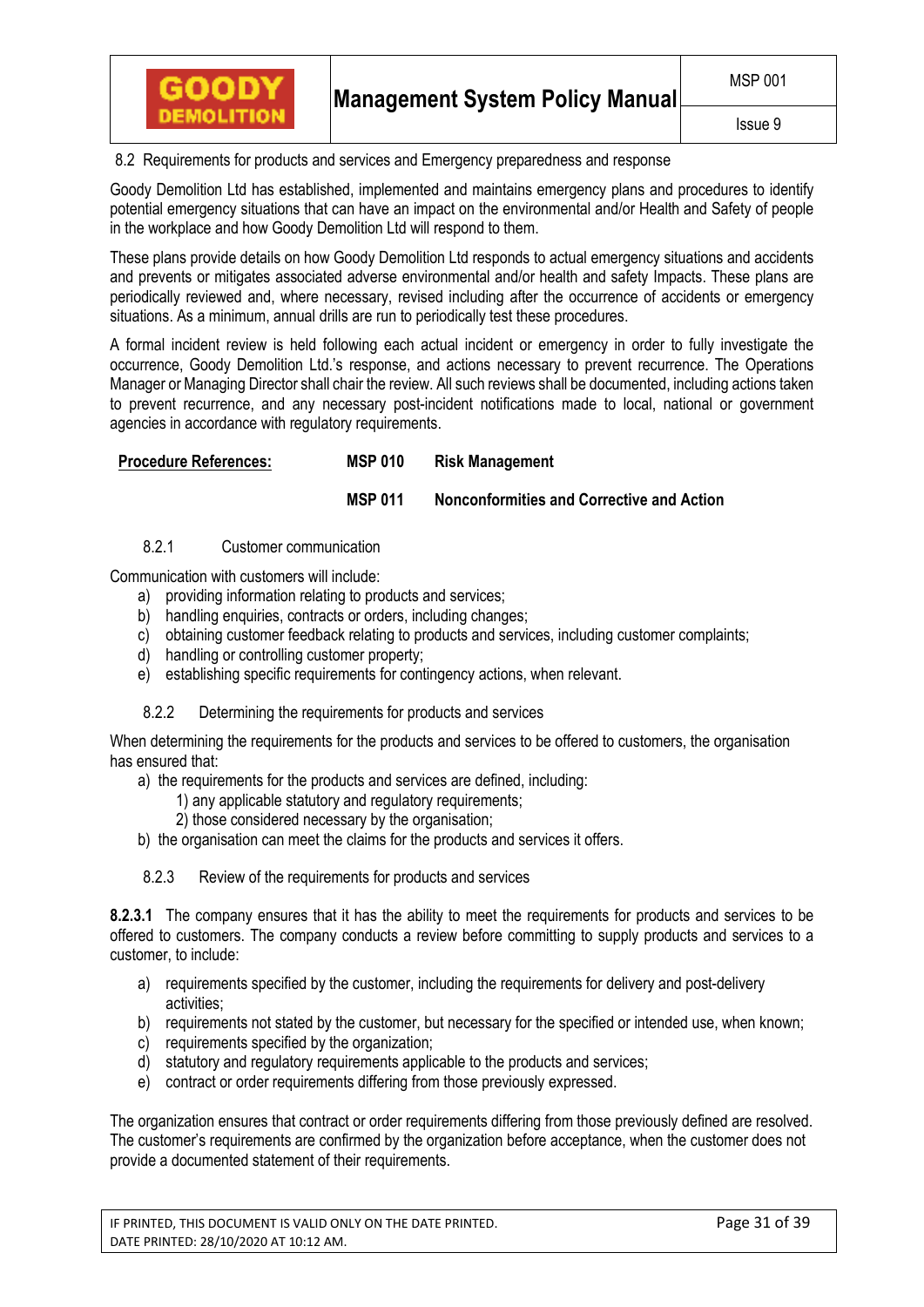

## **The company retains documented information, as applicable:**

- a) on the results of the review;
- b) on any new requirements for the products and services.

## **8.2.4 Changes to requirements for products and services**

In the event of changes to the original requirements, the contract or tender will be reviewed in order to ascertain that we can continue to meet the customer requirements. The company will ensure that relevant documented information is amended, and that relevant persons are made aware of the changed requirements, when the requirements for products and services are changed. Records of the initial and any on-going reviews are recorded.

## **Procedure References: MSP 005 Operational Control**

8.3 Design and development of products and services

This section is not generic to the nature of Goody Demolition Ltd.'s current business activities or processes. Should this situation change, by customer demand or any other reason, appropriate procedures will be developed and introduced. The Management Review process continuously monitors this situation.

8.4 Control of externally provided processes, products and services

#### **Purchasing process**

Goody Demolition Ltd will ensure that environmental aspects and OH&S risks are considered prior to the purchasing of products and services.

Goody Demolition Ltd will ensure that the quality of purchased products, materials and services that have a bearing, or in any way, contribute to the quality of the output is strictly controlled; they will also ensure that they conform to specified purchase requirements.

Therefore, the suppliers of all such products, materials and services undergo an approval process and their performance is regularly monitored. Records of these approvals and any actions arising shall be maintained.

## **Purchasing information**

Care is taken to ensure that when orders are placed for quality critical products, materials and services such orders include, where appropriate:

- a) A full description of the requirements or provision of drawings, technical specifications etc.
- b) Requirements for approval of product, procedures, processes and equipment,
- c) Requirements for qualification of personnel, and
- d) Management system requirements.

Goody Demolition Ltd maintains relevant purchasing information to the extent required for traceability.

## **Verification of purchased product**

A protocol has been established for making recorded inspections of all purchased products, materials and services necessary to ensure that they are fit for their intended purpose and that they comply with the order qualifications and specification.

| <b>Procedure References:</b> | <b>MSP 004</b> | <b>Purchasing, Supplier and Subcontractor Control</b> |
|------------------------------|----------------|-------------------------------------------------------|
|                              | <b>MSP 005</b> | <b>Operational Control</b>                            |
|                              | <b>MSP 006</b> | <b>Workshop Control</b>                               |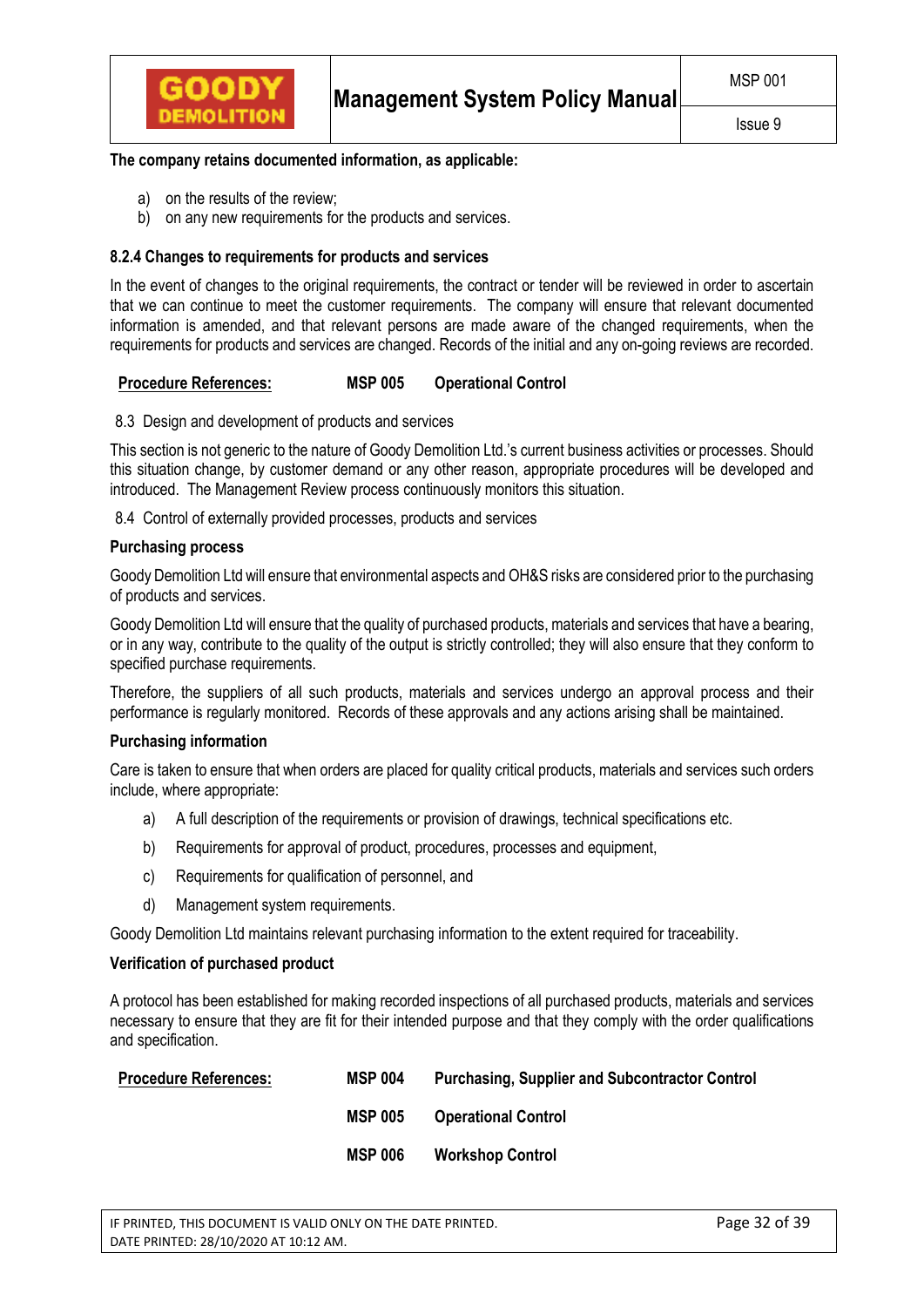

8.5 Production and service provision

8.5.1 Control of production and service provision

Throughout the operational processes, Goody Demolition Ltd will ensure they carry out operational and service provision under controlled conditions, which shall include, as applicable:

- a) The availability of information that defines the characteristics of the service to be provided and criteria for review and approval of the process,
- b) The availability of Safe Systems of Work and work instructions as necessary,
- c) The availability and use of suitable monitoring and measuring resources,
- d) The implementation of checks all stages to ensure requirements are being met,
- e) Use of suitable equipment, and qualification of personnel,
- f) Validation of processes to ensure they are able to achieve the planned results for quality, environment and health & safety,
- g) The implementation of actions to prevent human error,
- h) The Implementation of product/service release, delivery and post-delivery activities,
- i) Requirements for records.

Goody Demolition Ltd has established and maintains records as necessary for all activities that provides traceability to the extent required

## 8.5.2 Identification and traceability

Goody Demolition Ltd maintains traceability of product through the operational process. All materials are recorded in the stock records and dated, this will provide traceability should it be required.

Records of waste disposal are maintained providing the required traceability for waste recycling and monitoring of customer recycling targets.

## 8.5.3 Property belonging to customers or external providers

Goody Demolition Ltd has established and maintains procedures in order to ensure that all customer property is protected during the provision of their services and associated activities. Procedures are also established to provide suitable protective equipment and security for such property whilst it is in Goody Demolition Ltd.'s care.

| <b>Procedure References:</b> | <b>MSP 003</b> | <b>Sales enquiries and Order Processing</b>           |
|------------------------------|----------------|-------------------------------------------------------|
|                              | <b>MSP 004</b> | <b>Purchasing, Supplier and Subcontractor Control</b> |
|                              | <b>MSP 005</b> | <b>Operational Control</b>                            |
|                              | <b>MSP 006</b> | <b>Workshop Control</b>                               |
|                              | <b>MSP 007</b> | Storage, handling and preservation                    |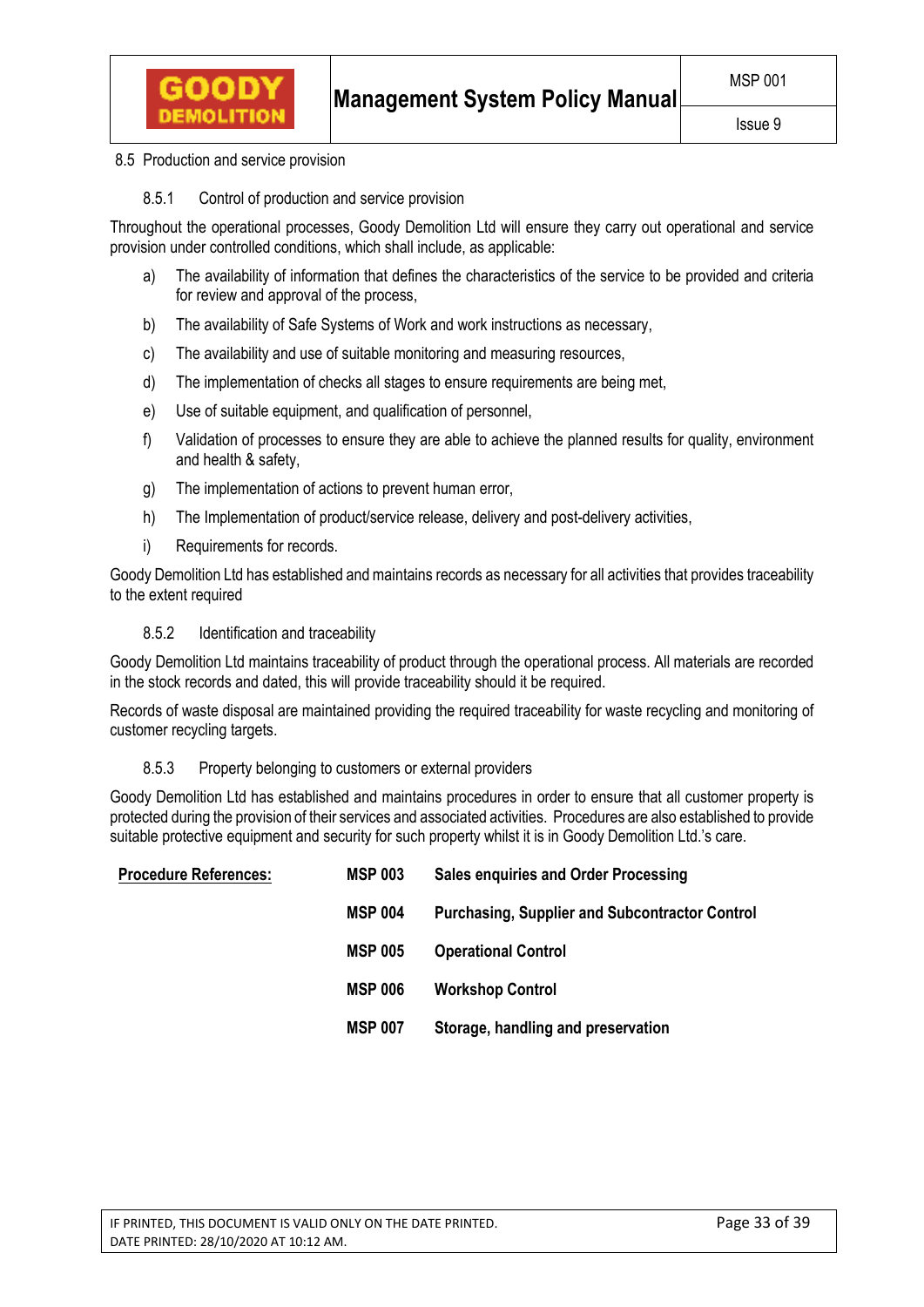

## 8.5.4 Preservation

Goody Demolition Ltd has established and maintains procedures in order to ensure that adequate and suitable materials and equipment are available to identify, handle, protect and store products, during processing, subsequent storage, delivery and installation.

| <b>Procedure References:</b> | <b>MSP 005</b> | <b>Operational Control</b>         |
|------------------------------|----------------|------------------------------------|
|                              | <b>MSP 006</b> | <b>Workshop Control</b>            |
|                              | <b>MSP 007</b> | Storage, handling and preservation |

# 8.5.5 Post-delivery activities

Goody Demolition will meet requirements for post-delivery activities associated with the products and services. In determining the extent of post-delivery activities that are required, the organization has considered:

- a) statutory and regulatory requirements;
- b) the potential undesired consequences associated with its products and services;
- c) the nature, use and intended lifetime of its products and services;
- d) customer requirements;
- e) customer feedback.

NOTE: Post-delivery activities can include actions under warranty provisions, contractual obligations such as post-delivery maintenance services, and supplementary services such as recycling or final disposal.

Post-delivery activities include monitoring and acting upon customer complaints and customer feedback.

## **Procedure References: MSP 013 Customer Satisfaction and Feedback**

## 8.5.6 Control of changes

Any changes made to the processes to ensure product and service conformity are done in a controlled manner and the changes are reviewed and appropriate records maintained.

## 8.6 Release of products and services

Goody Demolition have implemented planned arrangements at appropriate stages to verify that the product and service requirements have been met.

Products are not released to customers until Goody Demolition are satisfied that planned arrangements have been met unless otherwise approved by a relevant authority and, as applicable, by the customer.

Documented information on the release of products and services shall be retained and include:

- a) Evidence of conformity with the acceptance criteria;
- b) Traceability to the person authorizing the release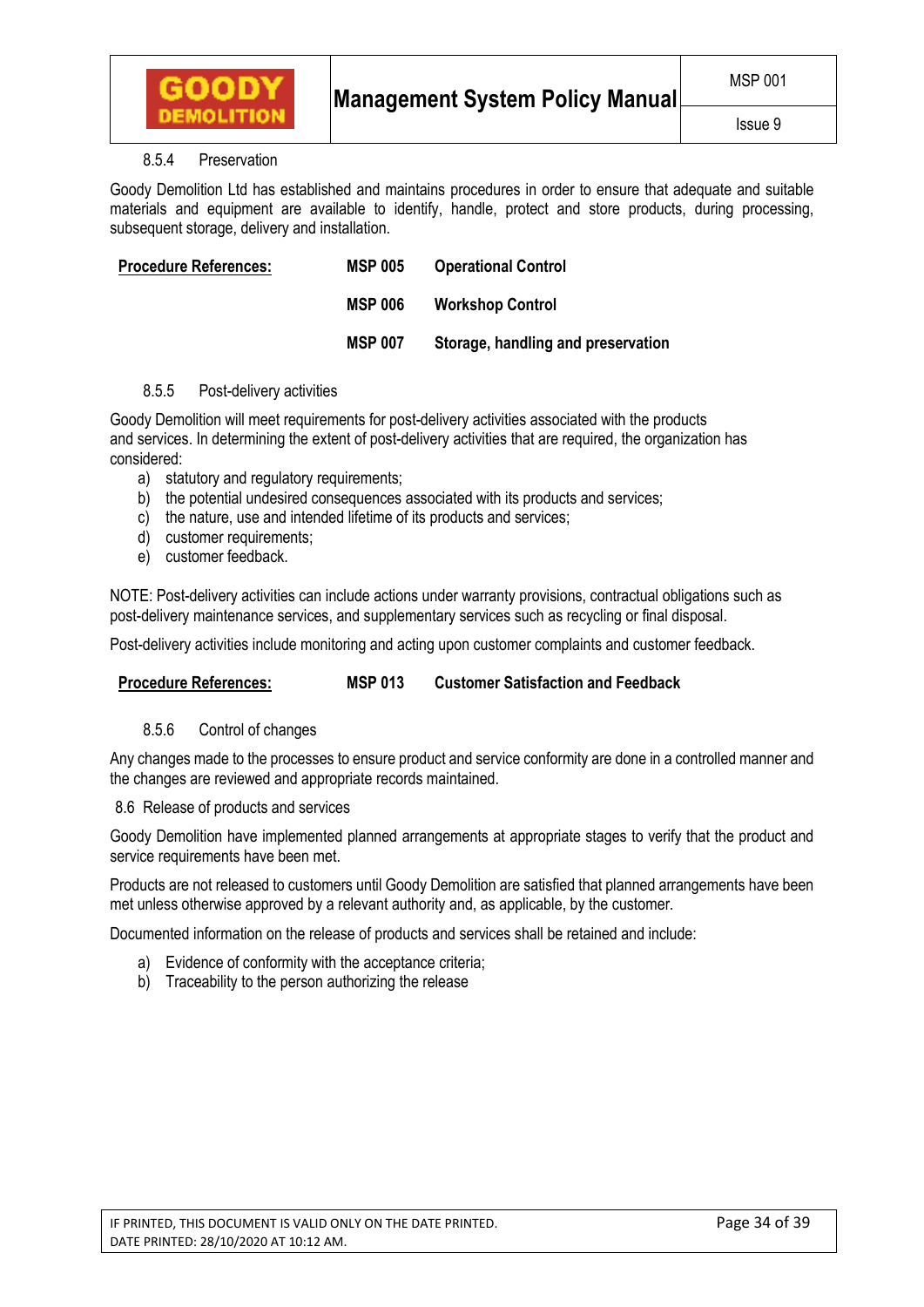

8.7 Control of nonconforming outputs

8.7.1 Control of nonconforming products and services

Goody Demolition Ltd ensures that products which do not conform to product or service requirements are identified and controlled to prevent their unintended use, delivery or other adverse effects.

Where applicable, Goody Demolition Ltd shall deal with nonconforming products and services by one or more of the following ways:

- a) By taking action to eliminate the detected nonconformity;
- b) By authorising its use, release or acceptance under concession by a relevant authority and, where applicable, by the customer;
- c) By taking action to preclude its original intended use or application;
- d) By taking action appropriate to the effects, or potential effects, of the nonconformity when nonconforming product or service is detected after delivery or use has stated.

Procedures are established to ensure that non-conformities are identified, investigated, corrected, re-verified and action taken to prevent recurrence. Corrective actions are recorded and reviewed regularly to ensure they are effective.

| <b>Procedure References:</b> | <b>MSP 005</b> | <b>Operational Control.</b>                          |  |  |  |  |
|------------------------------|----------------|------------------------------------------------------|--|--|--|--|
|                              | <b>MSP 006</b> | <b>Workshop Control</b>                              |  |  |  |  |
|                              | <b>MSP 010</b> | <b>Risk Management</b>                               |  |  |  |  |
|                              | <b>MSP 011</b> | Nonconformities, Corrective and Preventive<br>Action |  |  |  |  |

# 8.7.2 Incident Investigation

Goody Demolition Ltd has established and maintains a procedure to record, investigate and analyse incidents in order to:

- a. Determine underlying deficiencies and other factors that might be causing or contributing to the occurrence of incidents.
- b. Identify the need for corrective action.
- c. Identify opportunities for preventive action.
- d. Identify opportunities for continual improvement.
- e. Communicate the results of such investigations.

**Procedure References: MSP 017 Accident and Incident Reporting and First Aid Arrangements**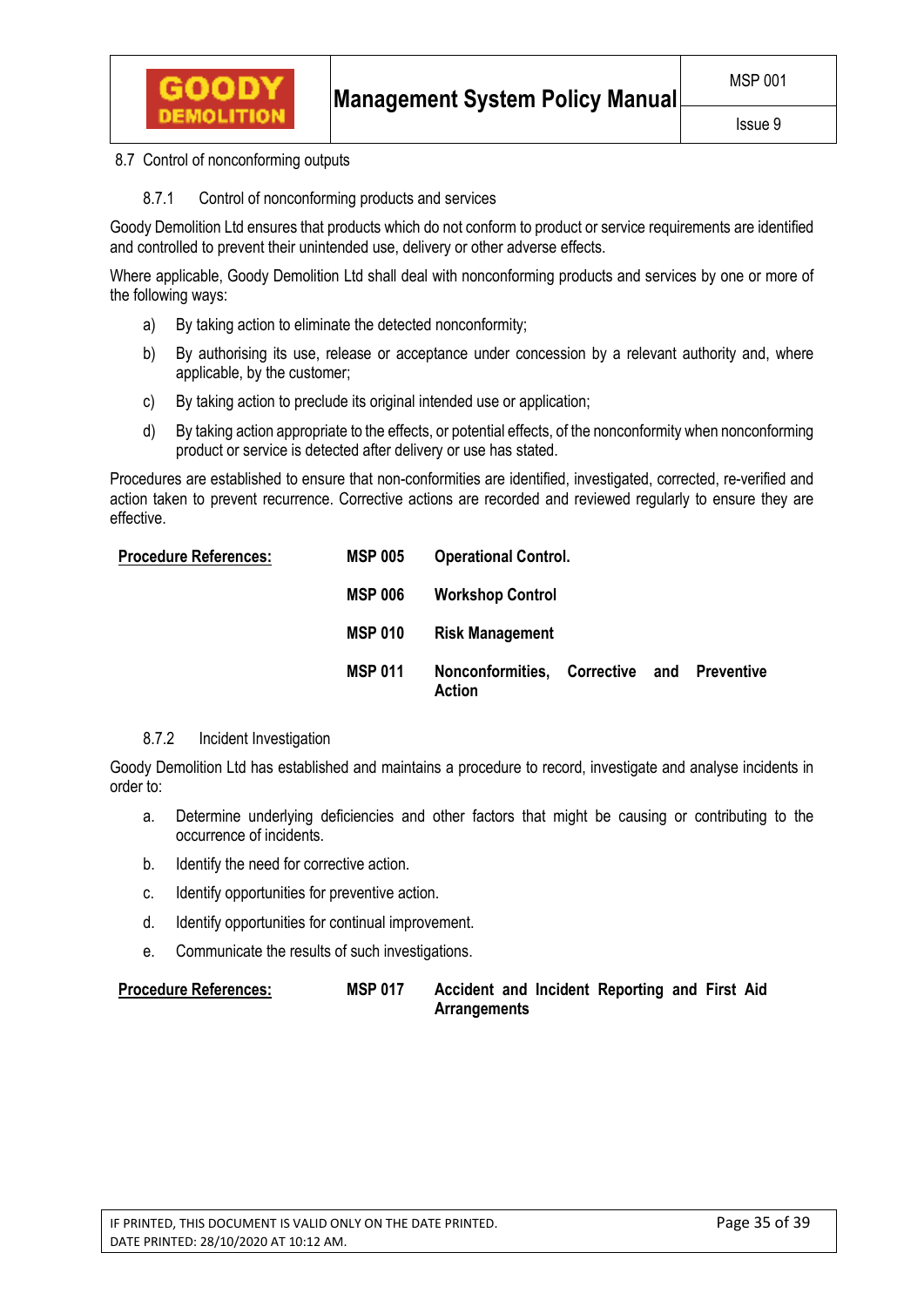

# 8.7.3 Handling of nonconformities

Goody Demolition Ltd has established, implemented and maintains a Nonconformity and Corrective Action procedure MSP 011 for dealing with nonconformities and for taking corrective action.

Procedures are established to ensure that non-conforming products are identified and segregated where necessary in order to prevent their unintentional issue or use. The procedures also address their disposal.

# **9.0 Performance evaluation**

9.1 Monitoring measurement, analysis and evaluation

## 9.1.1 General

Goody Demolition has determined the following:

- a) what needs to be monitored and measured;
- b) the methods for monitoring, measurement, analysis and evaluation needed to ensure valid results;
- c) the criteria against which they will evaluate their environmental and OHS&S performance
- d) when monitoring and measuring shall be performed;
- e) when the results from monitoring and measurement shall be analysed and evaluated.

The performance and effectiveness of the IMS shall be evaluated and the evidence of the results will be retained as documented records.

## 9.1.2 Customer satisfaction

Goody Demolition monitors its customers perceptions of the degree to which their needs and expectations have been fulfilled.

The processes used to monitor customer satisfaction are detailed in documented procedures.

**Procedure References: MSP 013 Customer Satisfaction and Feedback**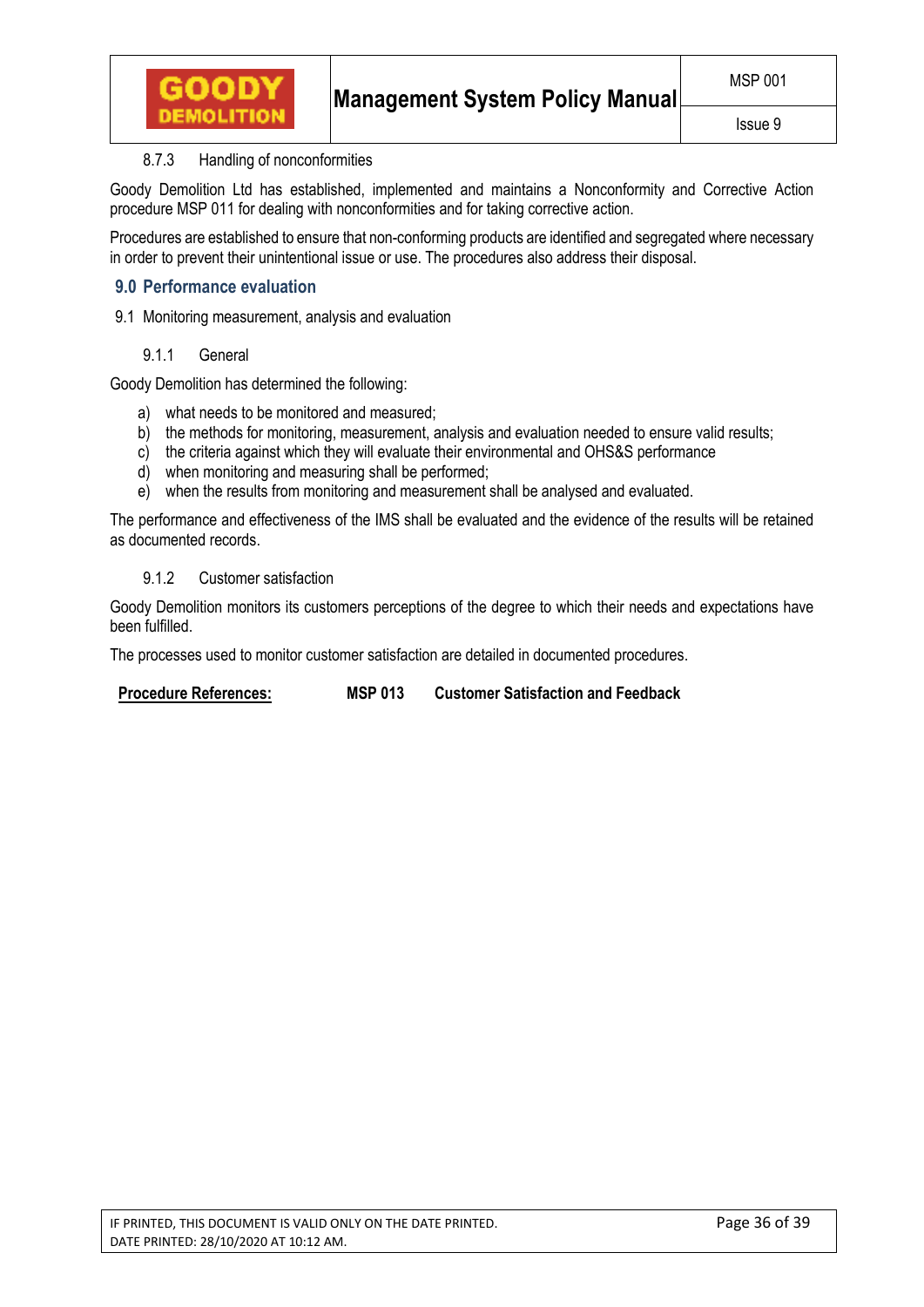

# 9.1.3 Evaluation of Compliance

GOODY

Consistent with its commitment to regulatory compliance, Goody Demolition Ltd has established, implemented and maintains a process for periodically evaluating compliance with applicable legal requirements. Goody Demolition Ltd performs annual assessments of its activities to ensure compliance to regulatory requirements. Compliance review schedules are shown on the Planning Workbook prepared by the Operations Manager. Records of the results of these periodic reviews are maintained and are reviewed with the Goody Demolition Ltd management. Any deficiencies noted during the review are recorded on the compliance audit report and appropriate actions taken to correct any regulatory violations, including notifications to government agencies as required by applicable regulations. In addition, common regulatory requirements are included on internal audit checklists and are monitored by internal auditors or as part of the audit schedule.

Goody Demolition Ltd also evaluates compliance with other requirements to which it subscribes such as the Environmental Agency requirements. Compliance to these other requirements is verified during periodic internal management system audits and are included on audit checklists as described in the Internal Audit procedure MSP 015.

Procedures are established and maintained to monitor and measure the characteristics of the service against the acceptance criteria and these activities are documented.

## 9.1.4 Analysis and evaluation

Goody Demolition analyses appropriate information from monitoring and measurement to evaluate:

- a) conformity of product and service
- b) customer satisfaction
- c) the performance and effectiveness of the IMS
- d) if planning has been implemented effectively
- e) the effectiveness of actions taken to address risks and opportunities
- f) the performance of external providers
- g) the need for improvements to the IMS

The activities needed to measure and monitor service improvement and conformity have been formally defined, including the determination of applicable methods, including statistical techniques, and the extent of their use.

The Operations Manager reviews and summarises quality record trends and highlights areas of concern to be addressed during Management Reviews.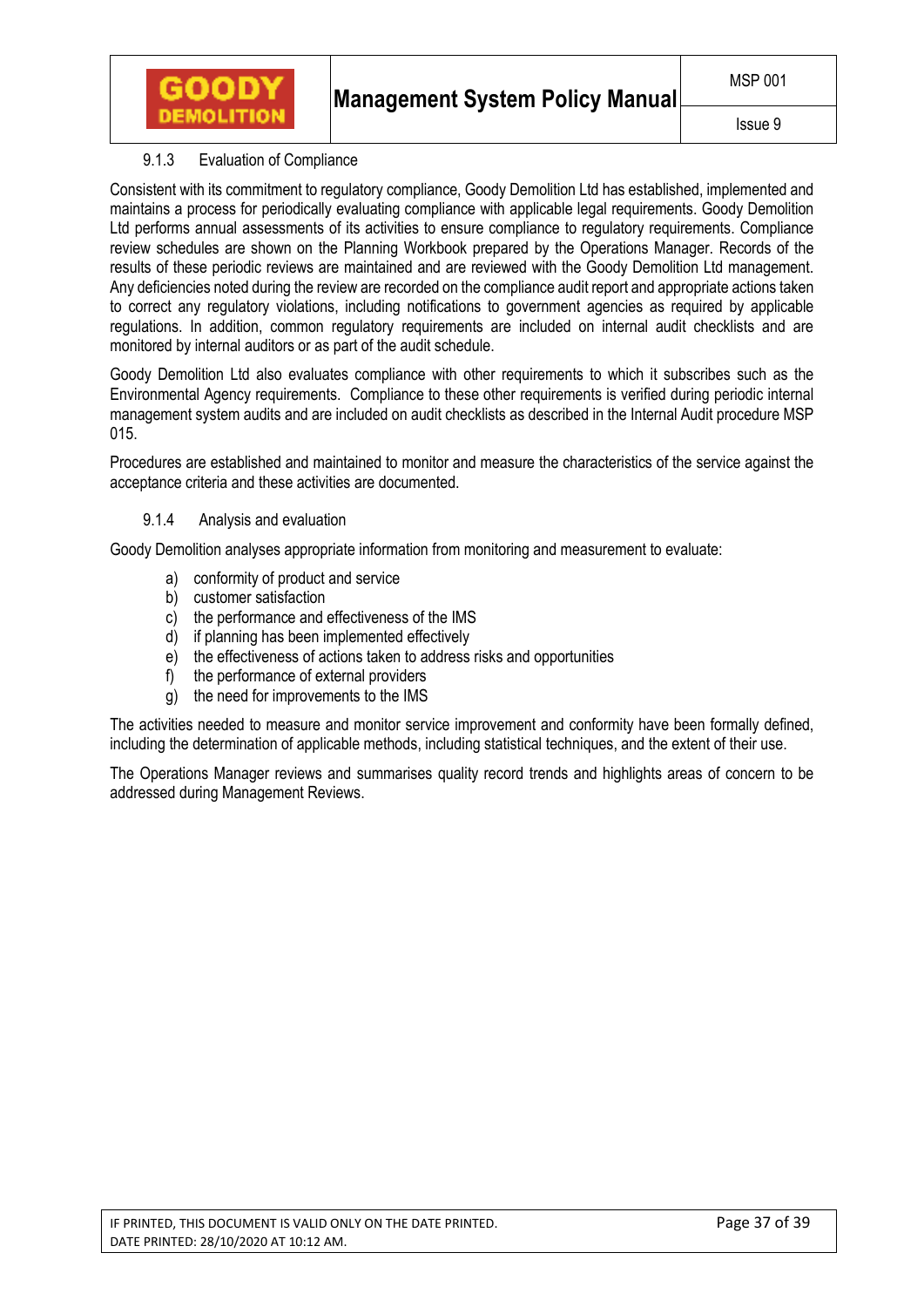

# 9.2 Internal Audit

Goody Demolition Ltd has established, implemented and maintains an Internal Audits procedure MSP 015 to ensure that internal audits of the management system are conducted at planned intervals to:

- a) Determine whether the management system:
	- Conforms to planned arrangements for quality, environmental and OH&S management including the requirements of the national standards.
	- Has been properly implemented and is maintained.
	- Is effective in meeting the company's policy and objectives.
- b) Provide information on the results of audits to management.

| <b>Procedure References:</b> | <b>MSP 015</b> | <b>Internal Audits</b>   |  |
|------------------------------|----------------|--------------------------|--|
|                              | <b>MSP 016</b> | <b>Management Review</b> |  |

## 9.3 Management review

9.3.1 General

Goody Demolition Ltd management shall review the management system at least six-monthly to ensure its continuing suitability, adequacy and effectiveness. Reviews shall include assessing opportunities for improvement and the need for changes to the management system, including the management policies, objectives and targets. Records of the management reviews shall be retained.

## 9.3.2 Input

Input to management reviews shall include.

- a. Review of the management system policies and objectives.
- b. Results of audits and evaluations of compliance with legal and other requirements to which the company subscribes.
- c. Customer feedback and communications from external interested parties.
- d. The results of participation and consultation.
- e. The performance of the company with regard to quality, environmental and OH&S issues.
- f. The adequacy of resources
- g. The extent to which objectives and targets have been met.
- h. Status of incident investigations and corrective actions.
- i. Follow-up actions from previous management reviews.
- j. Changing circumstances, including developments in legal and other requirements, related to the company aspects and associated risks and opportunities.
- k. Recommendations for improvement.